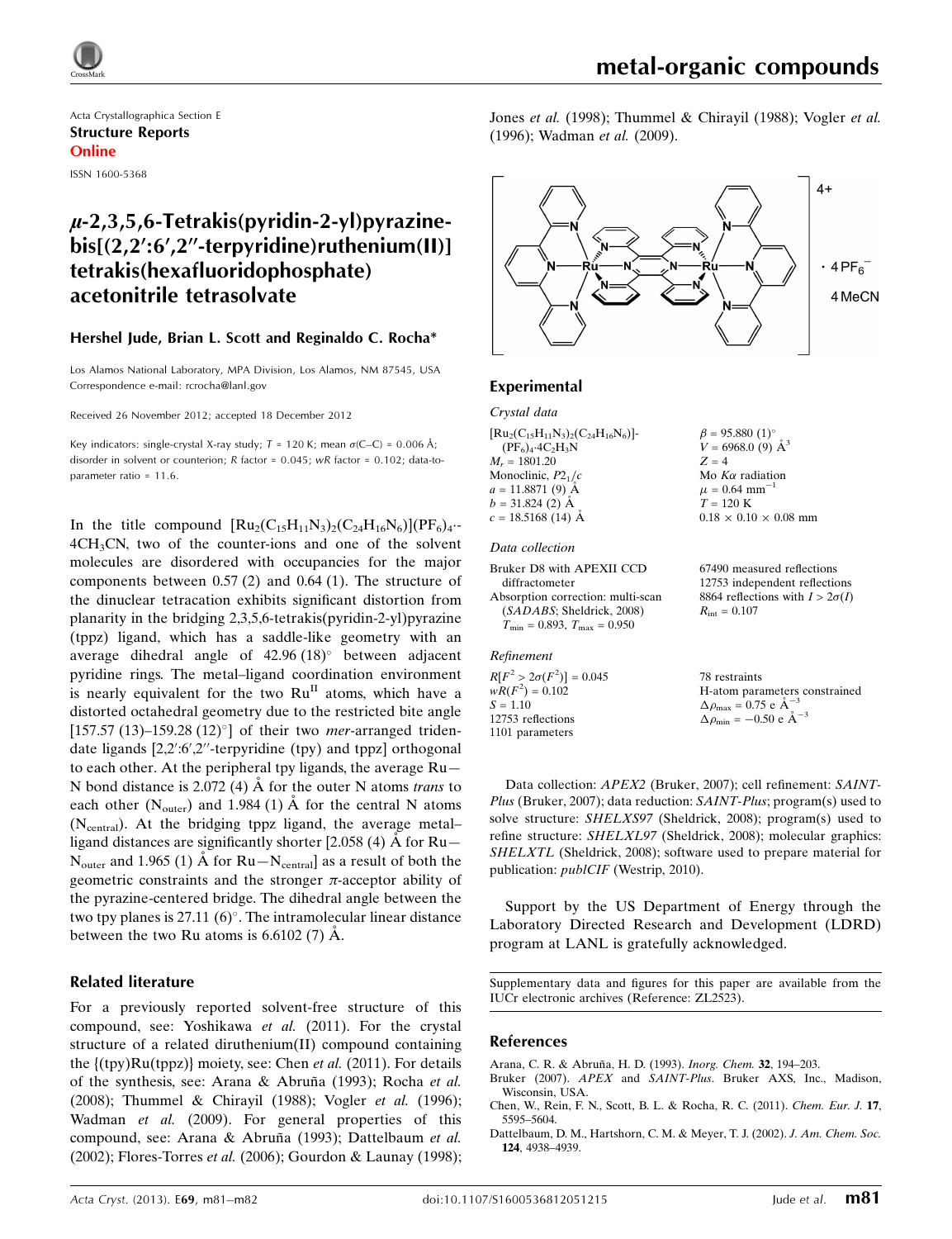Flores-Torres, S., Hutchison, G. R., Stoltzberg, L. J. & Abruña, H. D. (2006). J. [Am. Chem. Soc.](https://scripts.iucr.org/cgi-bin/cr.cgi?rm=pdfbb&cnor=zl2523&bbid=BB5) 128, 1513–1522.

- [Gourdon, A. & Launay, J.-P. \(1998\).](https://scripts.iucr.org/cgi-bin/cr.cgi?rm=pdfbb&cnor=zl2523&bbid=BB6) Inorg. Chem. 37, 5336–5341.
- [Jones, S. W., Vrana, L. M. & Brewer, K. J. \(1998\).](https://scripts.iucr.org/cgi-bin/cr.cgi?rm=pdfbb&cnor=zl2523&bbid=BB7) J. Organomet. Chem. 554, 29– [40.](https://scripts.iucr.org/cgi-bin/cr.cgi?rm=pdfbb&cnor=zl2523&bbid=BB7)

[Rocha, R. C., Rein, F. N., Jude, H., Shreve, A. P., Concepcion, J. J. & Meyer, T.](https://scripts.iucr.org/cgi-bin/cr.cgi?rm=pdfbb&cnor=zl2523&bbid=BB8) J. (2008). [Angew. Chem. Int. Ed.](https://scripts.iucr.org/cgi-bin/cr.cgi?rm=pdfbb&cnor=zl2523&bbid=BB8) 47, 503–506. [Sheldrick, G. M. \(2008\).](https://scripts.iucr.org/cgi-bin/cr.cgi?rm=pdfbb&cnor=zl2523&bbid=BB9) Acta Cryst. A64, 112–122.

[Thummel, R. P. & Chirayil, S. \(1988\).](https://scripts.iucr.org/cgi-bin/cr.cgi?rm=pdfbb&cnor=zl2523&bbid=BB10) Inorg. Chim. Acta, 154, 77–81.

- [Vogler, L. M., Jones, S. W., Jensen, G. E., Brewer, R. G. & Brewer, K. J. \(1996\).](https://scripts.iucr.org/cgi-bin/cr.cgi?rm=pdfbb&cnor=zl2523&bbid=BB11) [Inorg. Chim. Acta](https://scripts.iucr.org/cgi-bin/cr.cgi?rm=pdfbb&cnor=zl2523&bbid=BB11), 250, 155–162.
- [Wadman, S. H., Havenith, R. W. A., Hartl, F., Lutz, M., Spek, A. L., van Klink,](https://scripts.iucr.org/cgi-bin/cr.cgi?rm=pdfbb&cnor=zl2523&bbid=BB12) [G. P. M. & van Koten, G. \(2009\).](https://scripts.iucr.org/cgi-bin/cr.cgi?rm=pdfbb&cnor=zl2523&bbid=BB12) Inorg. Chem. 48, 5685–5696.
- [Westrip, S. P. \(2010\).](https://scripts.iucr.org/cgi-bin/cr.cgi?rm=pdfbb&cnor=zl2523&bbid=BB13) J. Appl. Cryst. 43, 920–925.
- [Yoshikawa, N., Yamabe, S., Kanehisa, N., Inoue, T., Takashima, H. &](https://scripts.iucr.org/cgi-bin/cr.cgi?rm=pdfbb&cnor=zl2523&bbid=BB14) [Tsukahara, K. \(2011\).](https://scripts.iucr.org/cgi-bin/cr.cgi?rm=pdfbb&cnor=zl2523&bbid=BB14) J. Phys. Org. Chem. 24, 1110–1118.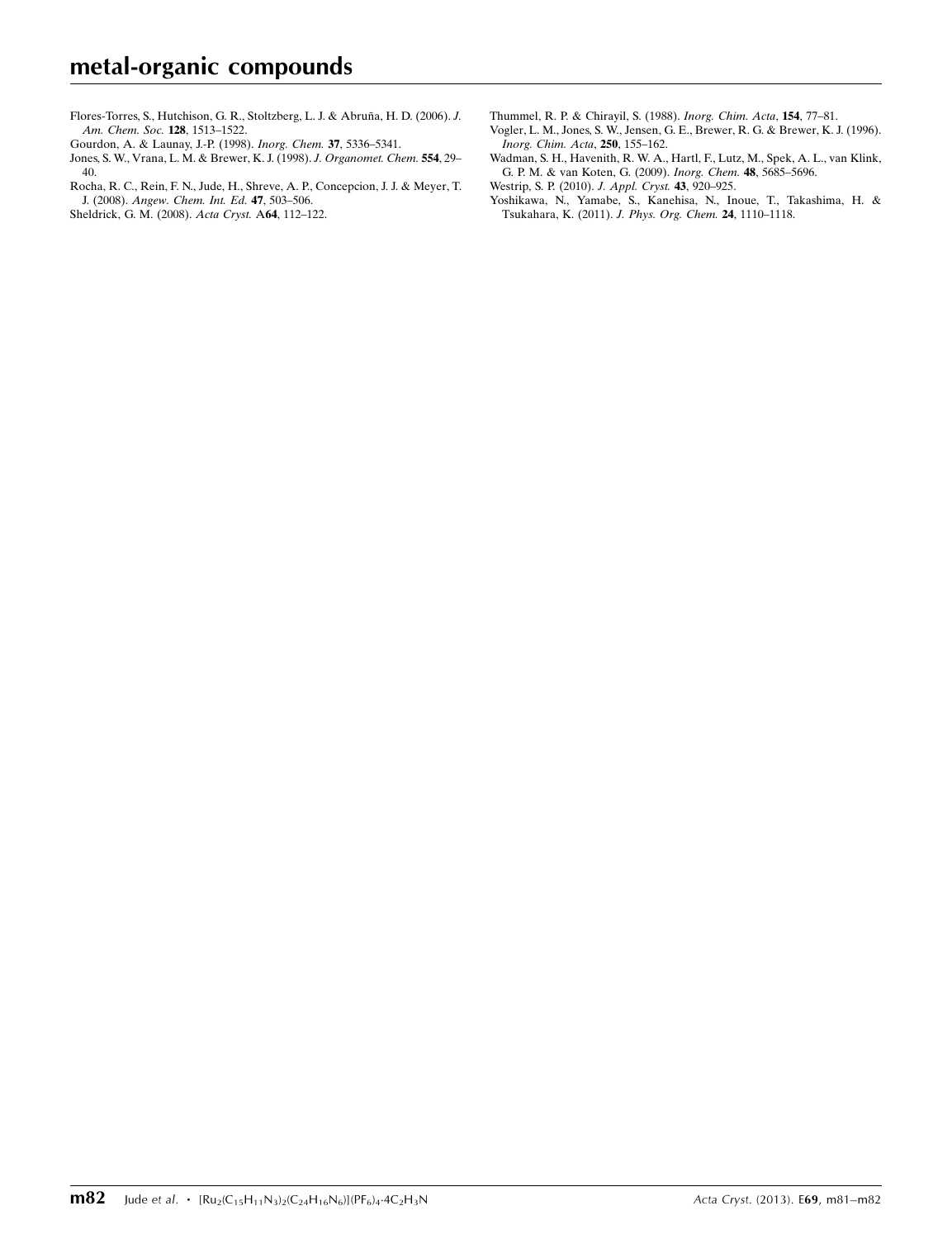# **supporting information**

*Acta Cryst.* (2013). E**69**, m81–m82 [doi:10.1107/S1600536812051215]

## *µ***-2,3,5,6-Tetrakis(pyridin-2-yl)pyrazine-bis[(2,2′:6′,2′′-terpyridine) ruthenium(II)] tetrakis(hexafluoridophosphate) acetonitrile tetrasolvate**

### **Hershel Jude, Brian L. Scott and Reginaldo C. Rocha**

#### **S1. Comment**

The PF<sub>6</sub> salt of the symmetric dinuclear complex  $[(tpy)Ru^{II}(\mu-topz)Ru^{II}(tpy)]^{4+} (I)$  in acetonitrile crystallized in the monoclinic space group  $(P2<sub>1</sub>/c)$ . Its crystal structure is shown in Figs. 1 and 2, and discussed below.

A structure of the compound [(tpy)Ru(tppz)Ru(tpy)](PF6)4 was recently reported (Yoshikawa *et al.*, 2011). In this case, the compound crystallized in the triclinic  $(P_1)$  space group, without containing solvent molecules in the unit. However, the relatively poor quality of that structure (*R*-factor = 15.61%) and relatively large deviations in metal-ligand bond distances (0.02 Å) and angles (0.6–0.8°) precludes an accurate comparison with the data reported here. A better comparative analysis involves the only other crystallographically characterized compound featuring the {(tpy)Ru(tppz)Ru} fragment, the PF6 - salt of the photocatalyst [(tpy)RuII(tppz)RuII(bpy)(Cl)]3+ (**II**; Chen *et al.*, 2011).

In the  $\{(typ)Ru(tppz)\}$  moiety of **II**, the average Ru—N distances (tpy: Ru—N<sub>outer</sub> = 2.071 (4) Å and Ru—N<sub>central</sub> = 1.984 (4) Å; tppz:  $Ru$ —N<sub>outer</sub> = 2.056 (4) Å and  $Ru$ —N<sub>central</sub> = 1.963 (4) Å) and bite angles of the *mer*-coordinated tpy and tppz (157.59 (17)°–159.43 (16)°) are nearly identical to those observed for **I**. Also similar but even more pronounced in **II** is the highly distorted saddle-like conformation adopted by the bridging tppz ligand, with an average torsion angle of 52.2 (3)° between adjacent pyridyl rings.

In  $[(\text{typ})Ru(\text{tpz})Ru(\text{tpy})](PF_6)_4 \times 4MeCN$ , the cation (I) packs in alternating layers with the  $PF_6$  anions and solvent molecules packed between the cations. No significant interactions are present between different layers. Two of the  $PF_6$ counterions and one of the MeCN solvent molecules are disordered (Fig. 2). The percentage of the major disordered component is 62 (2)% for the first anion (atoms P2, F7 to F12), 57 (2)% for the second anion (P4, F19 to F24), and 64 (1)% for the solvent molecule (N13, C55, C56).

#### **S2. Experimental**

The synthesis of  $[(\text{typ})Ru^{II}(\text{typz})Ru^{II}(\text{typ})](PF_6)_4$  was performed by two methods. A) In this route, we took advantage of our previously reported precursor to tppz-bridged dimers, the mixed-valent solvento complex  $[(EtOH)Cl<sub>2</sub>Ru<sup>II</sup>(tppz)Ru<sup>III</sup>Cl<sub>3</sub>]$  (Chen *et al.*, 2011; Rocha *et al.*, 2008). This precursor was utilized in a reaction with 2 equiv of tpy in EtOH heated at reflux for 8 h, under an Ar atmosphere. Et<sub>3</sub>N in stoichiometric excess was added as a reductant. Following substitution of the Cl ligands, the tpy-capped dimer was collected as a solid salt by filtration of the precipitate formed upon addition of a concentrated aqueous solution of  $NH_4PF_6$  to the reactional mixture. The compound was further purified *via* alumina column chromatography (MeCN:toluene 1:1 as eluent) and the final product isolated/airdried by vacuum filtration following precipitation of the salt into  $Et<sub>2</sub>O$ . **B**) In this method, we followed a literature procedures (Arana & Abruña, 1993; Vogler *et al.*, 1996) by reacting tppz with 2 equiv of the mononuclear Ru<sup>III</sup>Cl<sub>3</sub>(tpy) complex for 24 h in refluxing EtOH/H<sub>2</sub>O (2:1 vol. mixture), under Ar and with excess Et<sub>3</sub>N added. The solid product was isolated and purified as described for method A. The identity of the cation  $[(typ)Ru^{II}(tppz)Ru^{II}(tpy)]^{4+}$  (**I**) in solution was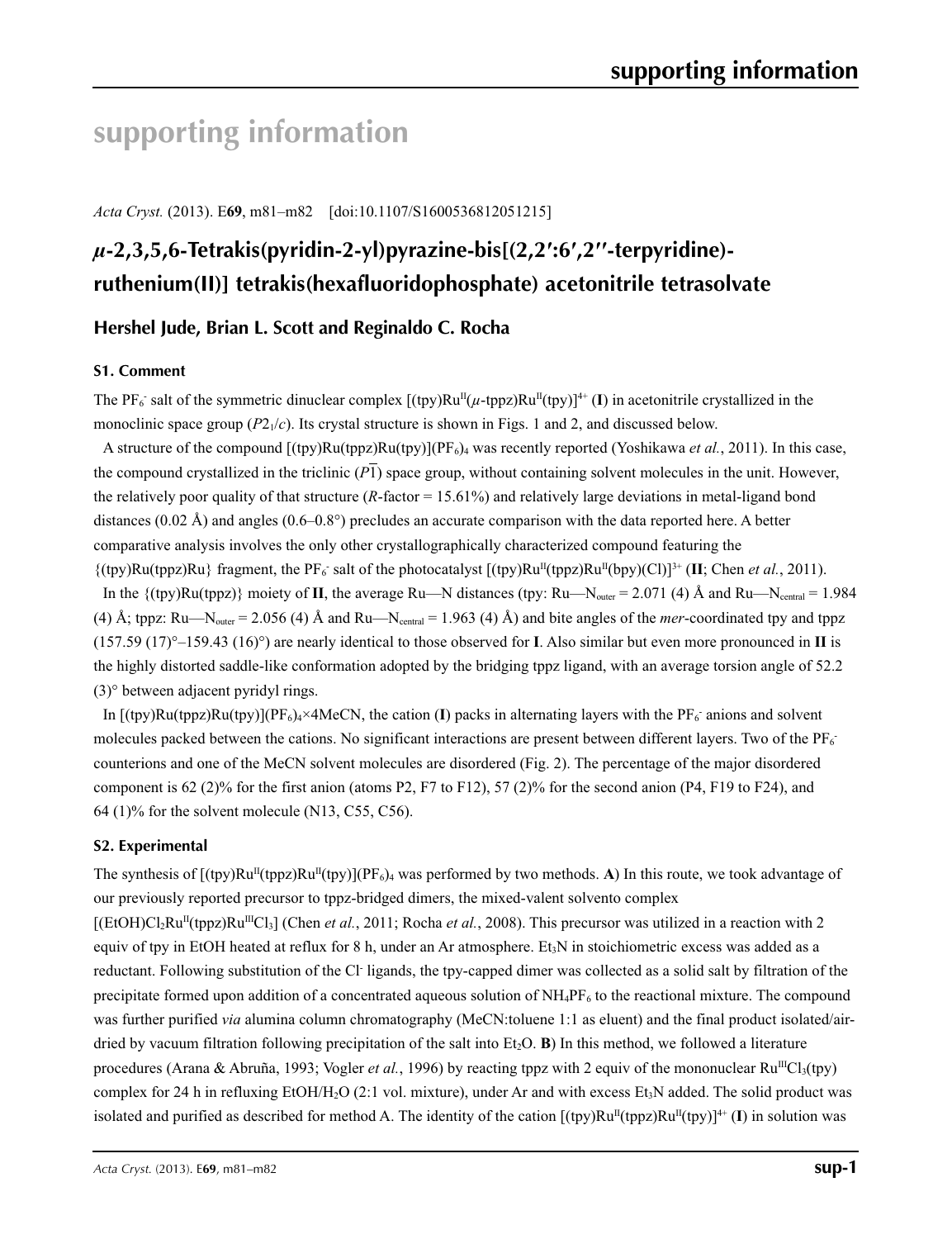also confirmed by electrochemical and spectroscopic measurements. Single crystals suitable for X-ray analysis were obtained by slow diffusion of Et<sub>2</sub>O into concentrated MeCN solutions of  $[(tpy)Ru(tppz)Ru(tpy)](PF_6)_4$ .

### **S3. Refinement**

Two  $PF_6$  counterions and one MeCN solvent molecule were disordered, and each refined in two positions. The siteoccupancy-factors (sof) of disordered pairs of atoms were refined and tied to sum to 1.0. The sof for the first anion (atoms P2, F7 to F12) was refined to 0.62 (2). The sof for the second anion (atoms P4, F19 to F24) was refined to 0.57 (2). The MeCN sof (atoms N13, C55, C56) was refined to 0.64 (1). For the first anion, only atoms F7, F9, F10, and F12 were disordered. Bond distances of disordered molecule pairs were restrained to have identical values. The disordered atoms P4 and P4′ were constrained to have identical temperature factors. For the disordered MeCN molecule, atoms were restrained to have similar Uij components. All H atoms were idealized and refined as riding atoms, with C-H = 0.93 Å (aromatic) or 0.96 Å (methyl) and  $U_{iso}(H) = 1.2$  (aromatic) or 1.5 (methyl) times  $U_{eq}(C)$ . Methyl torsion angles were refined from electron density.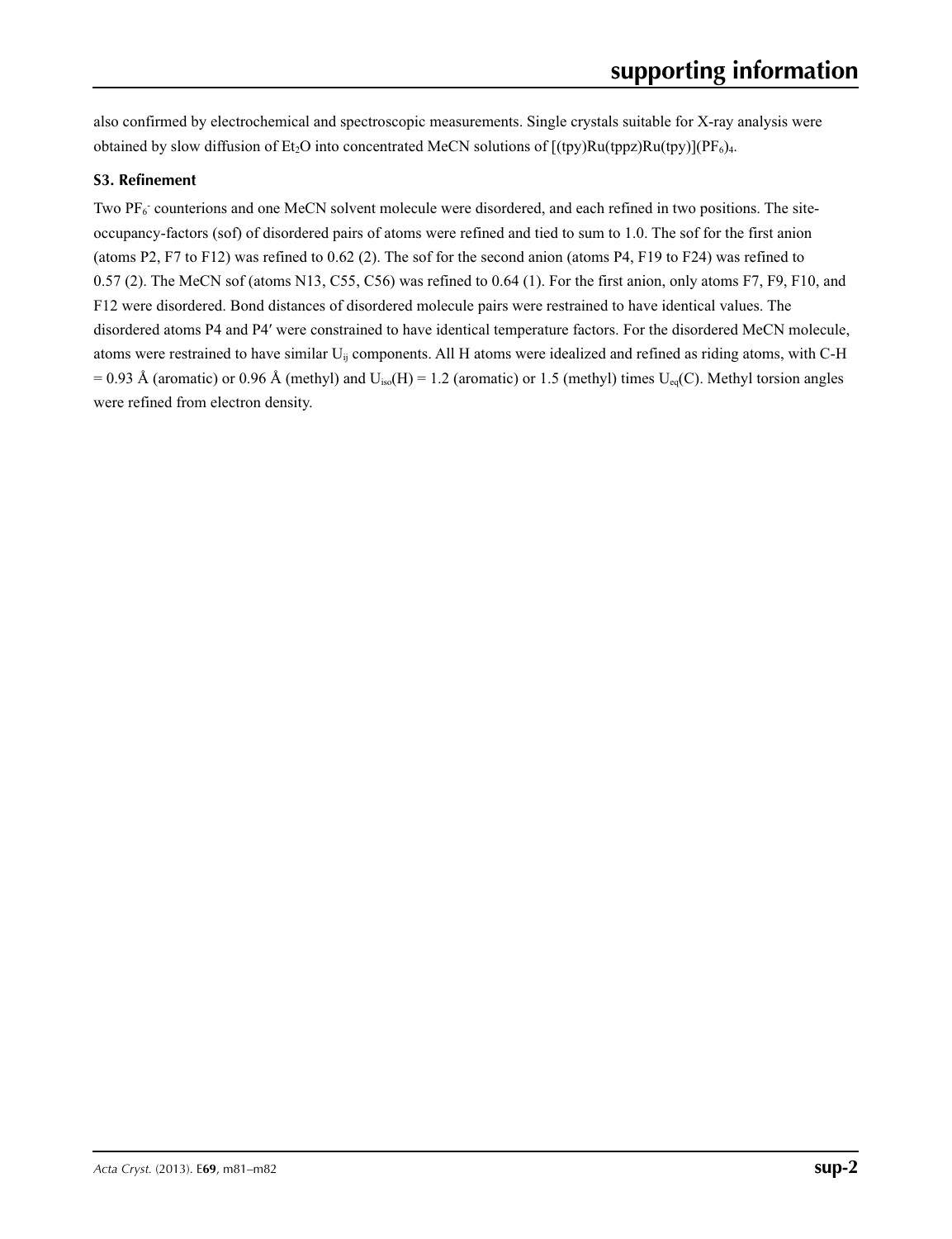

### **Figure 1**

Two views of the single-crystal structure of the cation (**I**) in [(tpy)Ru(tppz)Ru(tpy)](PF<sub>6</sub>)<sub>4</sub>×4MeCN. Displacement ellipsoids are drawn at the 50% probability level. H atoms are omitted for clarity.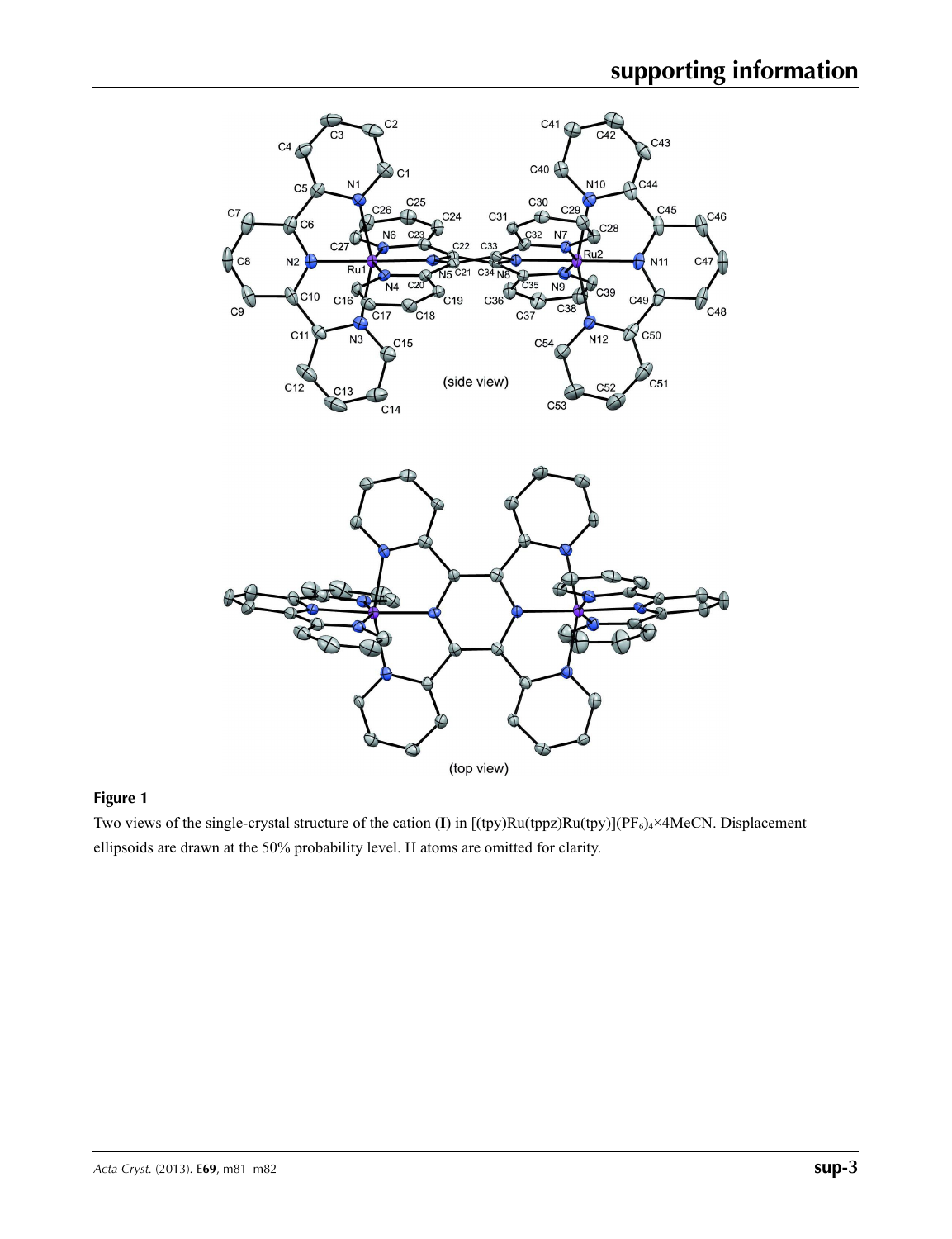

#### **Figure 2**

Single-crystal structure of  $[(tpy)Ru(tppz)Ru(tpy)](PF_6)_4\times 4MeCN$ , with all counterions and solvent molecules included. Also shown is the observed disorder in two of the  $PF_6$  anions (P2,F7–F12 and P4,F19–F24) and one of the MeCN solvent molecules (N13,C55,C56). Displacement ellipsoids are drawn at th e 50% probability level. H atoms are omitted for clarity.

## *µ***-2,3,5,6-Tetrakis(pyridin-2-yl)pyrazine-bis[(2,2′:6′,2′′- terpyridine)ruthenium(II)] tetrakis(hexafluoridophosphate) acetonitrile tetrasolvate**

#### *Crystal data*

| $[Ru_2(C_{15}H_{11}N_3)_2(C_{24}H_{16}N_6)](PF_6)_4.4C_2H_3N$ | $F(000) = 3592$                                                         |
|---------------------------------------------------------------|-------------------------------------------------------------------------|
| $M_r = 1801.20$                                               | $D_x = 1.717$ Mg m <sup>-3</sup>                                        |
| Monoclinic, $P2_1/c$                                          | Mo Ka radiation, $\lambda = 0.71073$ Å                                  |
| Hall symbol: -P 2ybc                                          | Cell parameters from 5749 reflections                                   |
| $a = 11.8871(9)$ Å                                            | $\theta$ = 4.4–44.8°                                                    |
| $b = 31.824(2)$ Å                                             | $\mu = 0.64$ mm <sup>-1</sup>                                           |
| $c = 18.5168(14)$ Å                                           | $T = 120 \text{ K}$                                                     |
| $\beta$ = 95.880 (1) <sup>o</sup>                             | Block, green                                                            |
| $V = 6968.0$ (9) Å <sup>3</sup>                               | $0.18 \times 0.10 \times 0.08$ mm                                       |
| $Z=4$                                                         |                                                                         |
| Data collection                                               |                                                                         |
| Bruker D8 with APEXII CCD                                     | 67490 measured reflections                                              |
| diffractometer                                                | 12753 independent reflections                                           |
| Radiation source: fine-focus sealed tube                      | 8864 reflections with $I > 2\sigma(I)$                                  |
| Graphite monochromator                                        | $R_{\rm int} = 0.107$                                                   |
| $\omega$ scans                                                | $\theta_{\text{max}} = 25.4^{\circ}, \theta_{\text{min}} = 1.8^{\circ}$ |
| Absorption correction: multi-scan                             | $h = -14 \rightarrow 14$                                                |
| (SADABS; Sheldrick, 2008)                                     | $k = -38 \rightarrow 38$                                                |
| $T_{\min}$ = 0.893, $T_{\max}$ = 0.950                        | $l = -22 \rightarrow 22$                                                |
| Refinement                                                    |                                                                         |
| Refinement on $F^2$                                           | 78 restraints                                                           |
| Least-squares matrix: full                                    | Primary atom site location: structure-invariant                         |
| $R[F^2 > 2\sigma(F^2)] = 0.045$                               | direct methods                                                          |
| $wR(F^2) = 0.102$                                             | Secondary atom site location: difference Fourie                         |
| $S = 1.10$                                                    | map                                                                     |

ence Fourier map Hydrogen site location: inferred from neighbouring sites

12753 reflections 1101 parameters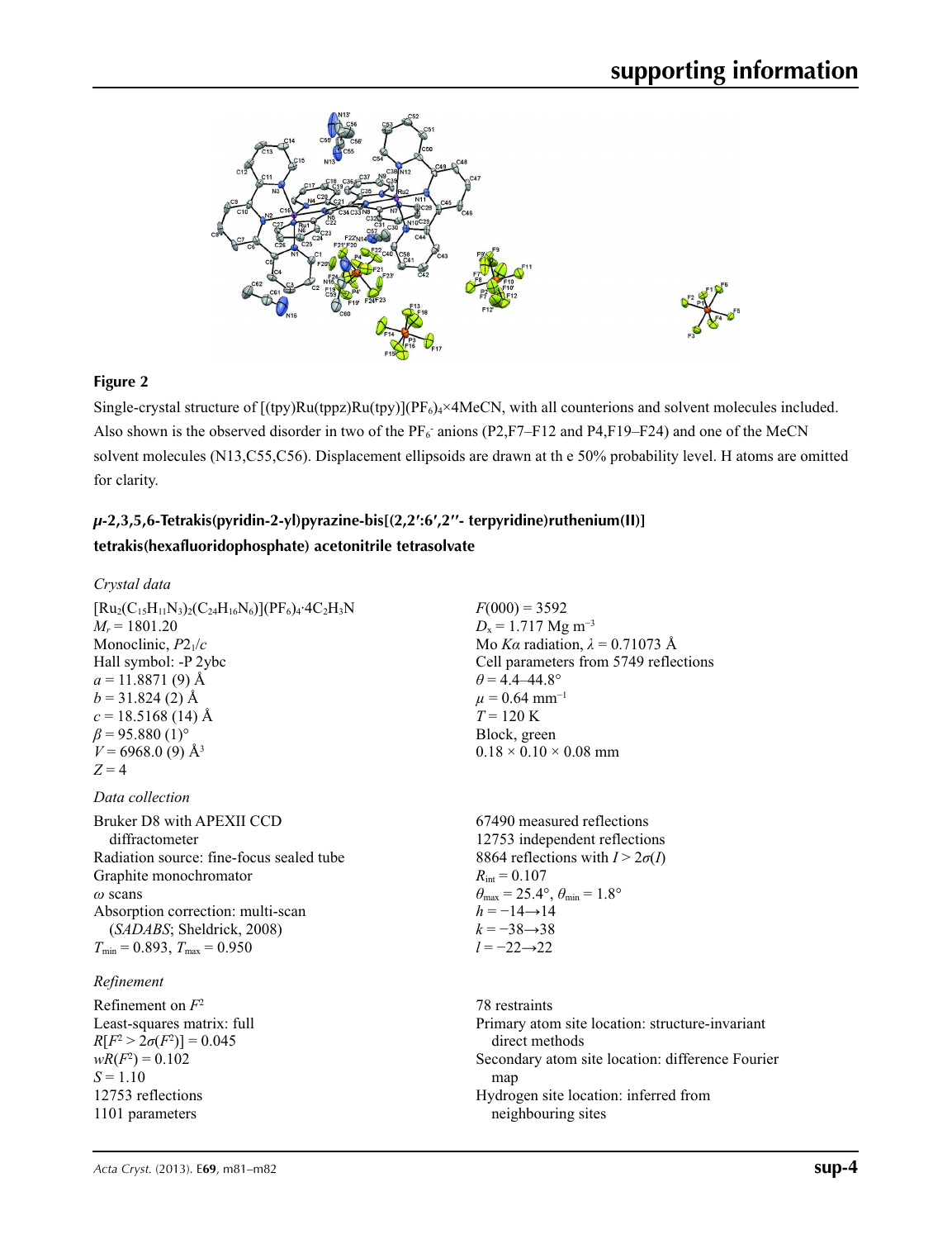| H-atom parameters constrained           | $(\Delta/\sigma)_{\text{max}} = 0.001$           |
|-----------------------------------------|--------------------------------------------------|
| $w = 1/[\sigma^2(F_0^2) + (0.0305P)^2]$ | $\Delta\rho_{\rm max}$ = 0.75 e Å <sup>-3</sup>  |
| where $P = (F_0^2 + 2F_c^2)/3$          | $\Delta\rho_{\rm min}$ = -0.50 e Å <sup>-3</sup> |

*Special details*

**Geometry**. All e.s.d.'s (except the e.s.d. in the dihedral angle between two l.s. planes) are estimated using the full covariance matrix. The cell e.s.d.'s are taken into account individually in the estimation of e.s.d.'s in distances, angles and torsion angles; correlations between e.s.d.'s in cell parameters are only used when they are defined by crystal symmetry. An approximate (isotropic) treatment of cell e.s.d.'s is used for estimating e.s.d.'s involving l.s. planes. **Refinement**. Refinement of  $F^2$  against ALL reflections. The weighted *R*-factor  $wR$  and goodness of fit *S* are based on  $F^2$ ,

conventional *R*-factors *R* are based on *F*, with *F* set to zero for negative  $F^2$ . The threshold expression of  $F^2 > \sigma(F^2)$  is used only for calculating *R*-factors(gt) *etc*. and is not relevant to the choice of reflections for refinement. *R*-factors based on *F*<sup>2</sup> are statistically about twice as large as those based on *F*, and *R*- factors based on ALL data will be even larger.

*Fractional atomic coordinates and isotropic or equivalent isotropic displacement parameters (Å2 )*

|                 | $\boldsymbol{x}$ | $\mathcal{V}$ | $\boldsymbol{Z}$ | $U_{\text{iso}}$ */ $U_{\text{eq}}$ | Occ. (2)  |
|-----------------|------------------|---------------|------------------|-------------------------------------|-----------|
| Ru1             | 0.28004(3)       | 0.035873(10)  | 0.746568(18)     | 0.01496(9)                          |           |
| Ru <sub>2</sub> | 0.07869(3)       | 0.229580(10)  | 0.741853(18)     | 0.01721(10)                         |           |
| P <sub>1</sub>  | 0.25514(9)       | 0.90082(4)    | 0.56200(6)       | 0.0227(3)                           |           |
| P <sub>2</sub>  | 0.28371(11)      | 0.44051(4)    | 0.55316(7)       | 0.0335(3)                           |           |
| P <sub>3</sub>  | 0.68786(11)      | 0.30383(4)    | 0.57181(7)       | 0.0338(3)                           |           |
| F1              | 0.25658(19)      | 0.90561(7)    | 0.64831(12)      | 0.0268(6)                           |           |
| F2              | 0.24448(19)      | 0.85077(7)    | 0.56958(14)      | 0.0324(6)                           |           |
| F3              | 0.38934(19)      | 0.89688(8)    | 0.56969(13)      | 0.0331(6)                           |           |
| F4              | 0.2513(2)        | 0.89662(8)    | 0.47551(13)      | 0.0372(7)                           |           |
| F5              | 0.26664(19)      | 0.95111(7)    | 0.55527(12)      | 0.0263(6)                           |           |
| F <sub>6</sub>  | 0.12030(19)      | 0.90529(7)    | 0.55462(13)      | 0.0279(6)                           |           |
| ${\rm F}8$      | 0.3444(3)        | 0.39580(9)    | 0.55286(16)      | 0.0592(9)                           |           |
| F11             | 0.2215(3)        | 0.48488(10)   | 0.55481(17)      | 0.0639(10)                          |           |
| F7              | 0.3737(7)        | 0.4580(2)     | 0.6111(5)        | 0.061(3)                            | 0.620(16) |
| F <sub>9</sub>  | 0.2061(7)        | 0.42705(18)   | 0.6146(5)        | 0.052(3)                            | 0.620(16) |
| F10             | 0.1800(9)        | 0.4271(2)     | 0.4950(6)        | 0.097(4)                            | 0.620(16) |
| F12             | 0.3450(10)       | 0.4581(3)     | 0.4896(6)        | 0.077(4)                            | 0.620(16) |
| F7'             | 0.2920(19)       | 0.4335(3)     | 0.6394(4)        | 0.075(7)                            | 0.380(16) |
| F9'             | 0.1765(9)        | 0.4112(5)     | 0.5478(11)       | 0.098(7)                            | 0.380(16) |
| F10'            | 0.2855(15)       | 0.4379(6)     | 0.4691(5)        | 0.071(6)                            | 0.380(16) |
| F12'            | 0.4061(9)        | 0.4613(3)     | 0.5608(13)       | 0.086(7)                            | 0.380(16) |
| F13             | 0.6356(2)        | 0.31570(8)    | 0.64503(16)      | 0.0503(8)                           |           |
| F14             | 0.6916(4)        | 0.25661(10)   | 0.5933(2)        | 0.1006(15)                          |           |
| F15             | 0.8113(2)        | 0.31061(10)   | 0.61355(15)      | 0.0609(9)                           |           |
| F16             | 0.7432(3)        | 0.29210(10)   | 0.50021(15)      | 0.0635(9)                           |           |
| F17             | 0.6918(3)        | 0.35241(9)    | 0.55080(15)      | 0.0578(9)                           |           |
| F18             | 0.5676(3)        | 0.29980(11)   | 0.5294(2)        | 0.0859(12)                          |           |
| <b>P4</b>       | 0.2383(7)        | 0.1122(3)     | 0.4097(5)        | 0.0257(6)                           | 0.57(2)   |
| F19             | 0.3620(9)        | 0.0939(5)     | 0.4252(8)        | 0.058(4)                            | 0.57(2)   |
| F20             | 0.1908(10)       | 0.0826(3)     | 0.4676(3)        | 0.048(3)                            | 0.57(2)   |
| F21             | 0.2668(14)       | 0.1450(4)     | 0.4736(7)        | 0.054(3)                            | 0.57(2)   |
| F22             | 0.1166(7)        | 0.1327(5)     | 0.3952(5)        | 0.051(3)                            | 0.57(2)   |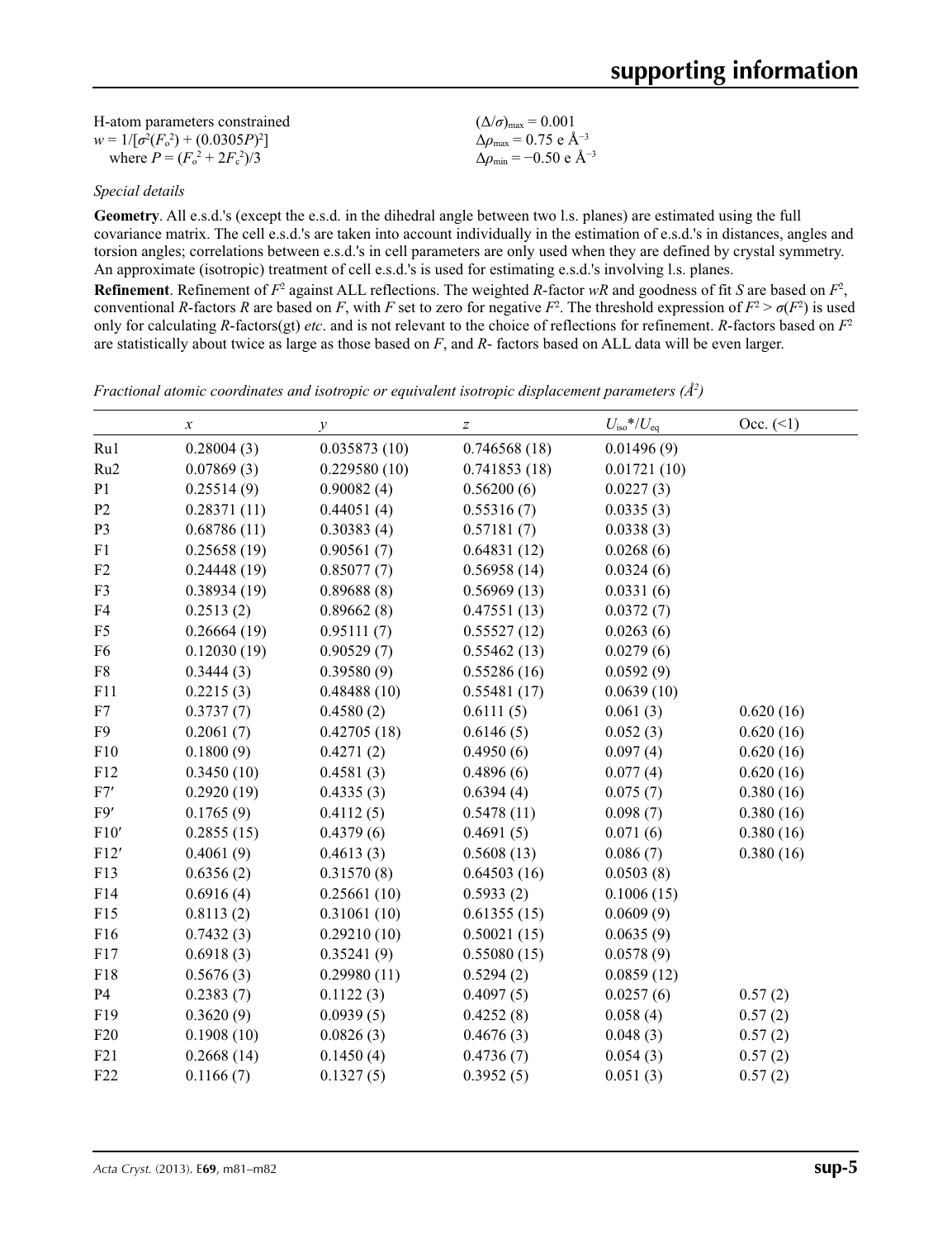| F23             | 0.2835(11)   | 0.1430(4)      | 0.3528(6)   | 0.068(3)   | 0.57(2) |
|-----------------|--------------|----------------|-------------|------------|---------|
| F <sub>24</sub> | 0.2076(12)   | 0.0789(4)      | 0.3475(7)   | 0.069(4)   | 0.57(2) |
| P4'             | 0.2409(10)   | 0.1081(4)      | 0.4068(7)   | 0.0257(6)  | 0.43(2) |
| F19'            | 0.3744(9)    | 0.1053(5)      | 0.4070(9)   | 0.038(4)   | 0.43(2) |
| F20'            | 0.2414(12)   | 0.0637(5)      | 0.4463(10)  | 0.068(6)   | 0.43(2) |
| F21'            | 0.2594(15)   | 0.1316(8)      | 0.4826(9)   | 0.076(7)   | 0.43(2) |
| F22'            | 0.1071(8)    | 0.1098(5)      | 0.4053(7)   | 0.040(3)   | 0.43(2) |
| F23'            | 0.2421(14)   | 0.1526(3)      | 0.3683(11)  | 0.065(5)   | 0.43(2) |
| F24'            | 0.2257(12)   | 0.0861(5)      | 0.3299(8)   | 0.042(4)   | 0.43(2) |
| N1              | 0.3936(3)    | 0.03905(10)    | 0.66882(18) | 0.0181(8)  |         |
| N2              | 0.3472(3)    | $-0.02106(10)$ | 0.75424(17) | 0.0173(8)  |         |
| N <sub>3</sub>  | 0.1865(3)    | 0.00855(10)    | 0.82253(17) | 0.0193(8)  |         |
| N <sub>4</sub>  | 0.1428(3)    | 0.02977(10)    | 0.66999(17) | 0.0167(8)  |         |
| N <sub>5</sub>  | 0.2211(3)    | 0.09345(10)    | 0.74346(17) | 0.0149(7)  |         |
| N <sub>6</sub>  | 0.3934(3)    | 0.06344(10)    | 0.82402(17) | 0.0163(8)  |         |
| N7              | 0.0196(3)    | 0.21001(10)    | 0.63882(17) | 0.0167(8)  |         |
| N8              | 0.1398(3)    | 0.17199(10)    | 0.74223(17) | 0.0160(8)  |         |
| N9              | 0.1634(3)    | 0.22700(10)    | 0.84401(17) | 0.0175(8)  |         |
| N10             | 0.2107(3)    | 0.26278(10)    | 0.70475(17) | 0.0204(8)  |         |
| N11             | 0.0202(3)    | 0.28805(10)    | 0.74401(17) | 0.0196(8)  |         |
| N <sub>12</sub> | $-0.0772(3)$ | 0.21994(10)    | 0.78029(18) | 0.0209(8)  |         |
| N15             | 0.4640(5)    | 0.16296(15)    | 0.6902(3)   | 0.0695(16) |         |
| N16             | 0.8158(7)    | 0.08326(18)    | 0.7468(3)   | 0.110(3)   |         |
| C1              | 0.4069(4)    | 0.07013(14)    | 0.6217(2)   | 0.0265(11) |         |
| H1              | 0.3620       | 0.0940         | 0.6231      | $0.032*$   |         |
| C2              | 0.4843(4)    | 0.06829(16)    | 0.5711(2)   | 0.0349(12) |         |
| H2              | 0.4913       | 0.0905         | 0.5393      | $0.042*$   |         |
| C <sub>3</sub>  | 0.5510(4)    | 0.03303(16)    | 0.5685(3)   | 0.0358(12) |         |
| H <sub>3</sub>  | 0.6050       | 0.0314         | 0.5357      | $0.043*$   |         |
| C4              | 0.5367(4)    | 0.00044(15)    | 0.6148(2)   | 0.0283(11) |         |
| H <sub>4</sub>  | 0.5801       | $-0.0238$      | 0.6129      | $0.034*$   |         |
| C <sub>5</sub>  | 0.4577(3)    | 0.00342(13)    | 0.6645(2)   | 0.0218(10) |         |
| C6              | 0.4335(3)    | $-0.03055(13)$ | 0.7148(2)   | 0.0229(10) |         |
| C7              | 0.4878(4)    | $-0.06887(14)$ | 0.7234(3)   | 0.0324(12) |         |
| H7              | 0.5473       | $-0.0756$      | 0.6966      | $0.039*$   |         |
| C8              | 0.4517(4)    | $-0.09672(15)$ | 0.7725(3)   | 0.0380(13) |         |
| H8              | 0.4868       | $-0.1228$      | 0.7785      | $0.046*$   |         |
| C9              | 0.3652(4)    | $-0.08701(14)$ | 0.8130(3)   | 0.0360(13) |         |
| H <sub>9</sub>  | 0.3420       | $-0.1060$      | 0.8466      | $0.043*$   |         |
| C10             | 0.3126(4)    | $-0.04804(13)$ | 0.8030(2)   | 0.0239(10) |         |
| C11             | 0.2183(4)    | $-0.03205(13)$ | 0.8403(2)   | 0.0238(10) |         |
| C12             | 0.1585(4)    | $-0.05518(15)$ | 0.8870(3)   | 0.0382(13) |         |
| H12             | 0.1801       | $-0.0826$      | 0.8990      | $0.046*$   |         |
| C13             | 0.0672(4)    | $-0.03753(16)$ | 0.9158(3)   | 0.0418(14) |         |
| H13             | 0.0270       | $-0.0530$      | 0.9472      | $0.050*$   |         |
| C14             | 0.0355(4)    | 0.00323(16)    | 0.8978(2)   | 0.0356(12) |         |
| H14             | $-0.0265$    | 0.0156         | 0.9162      | $0.043*$   |         |
| C15             | 0.0984(4)    | 0.02503(14)    | 0.8517(2)   | 0.0264(11) |         |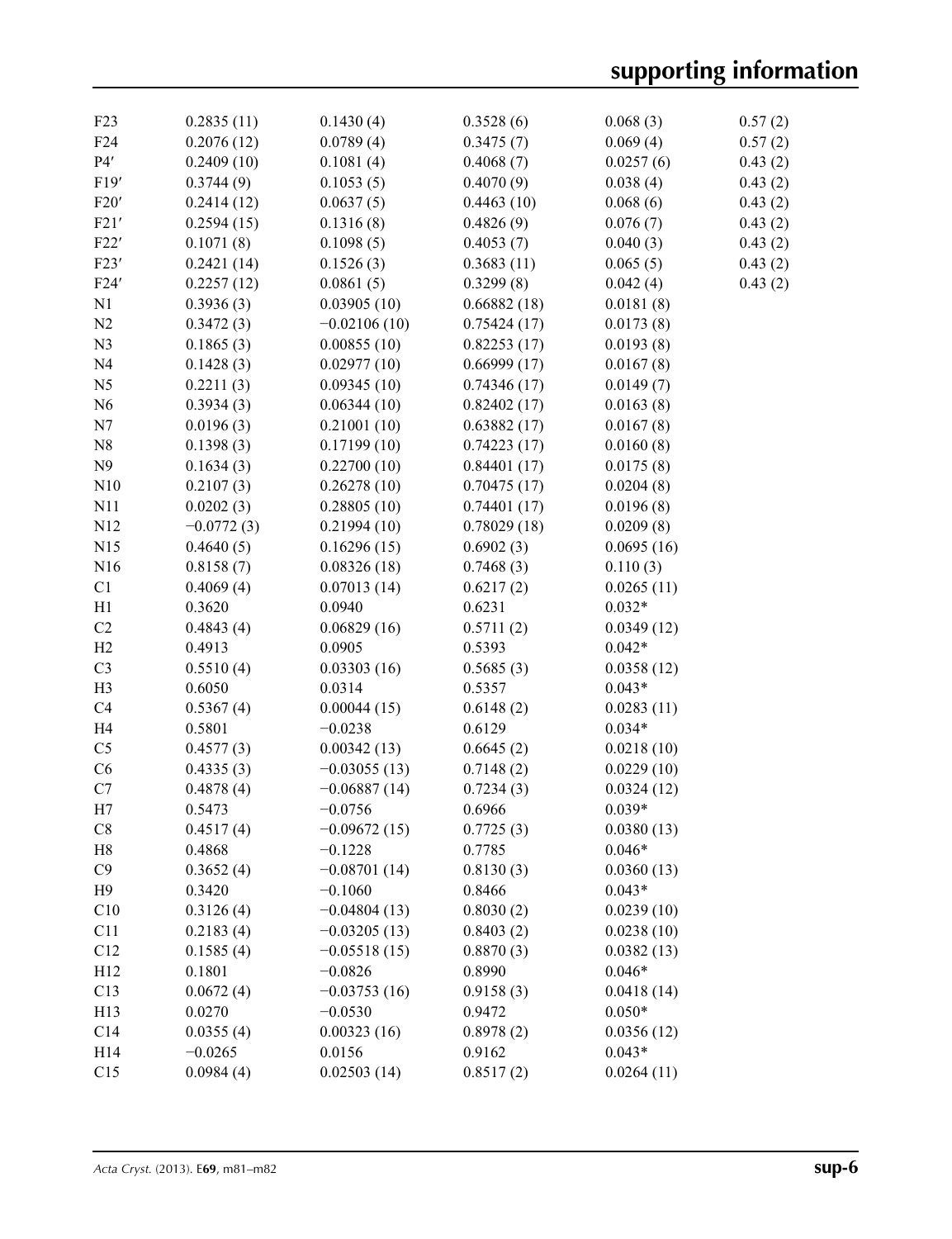| H15             | 0.0785       | 0.0527         | 0.8404    | $0.032*$   |
|-----------------|--------------|----------------|-----------|------------|
| C16             | 0.0985(3)    | $-0.00642(12)$ | 0.6426(2) | 0.0186(10) |
| H16             | 0.1383       | $-0.0312$      | 0.6527    | $0.022*$   |
| C17             | $-0.0039(3)$ | $-0.00814(13)$ | 0.6002(2) | 0.0217(10) |
| H17             | $-0.0318$    | $-0.0337$      | 0.5818    | $0.026*$   |
| C18             | $-0.0641(3)$ | 0.02809(13)    | 0.5853(2) | 0.0220(10) |
| H18             | $-0.1333$    | 0.0275         | 0.5569    | $0.026*$   |
| C19             | $-0.0198(3)$ | 0.06579(13)    | 0.6135(2) | 0.0183(9)  |
| H19             | $-0.0606$    | 0.0906         | 0.6052    | $0.022*$   |
| C20             | 0.0844(3)    | 0.06646(12)    | 0.6537(2) | 0.0166(9)  |
| C21             | 0.1359(3)    | 0.10381(12)    | 0.6913(2) | 0.0158(9)  |
| C22             | 0.2681(3)    | 0.12141(12)    | 0.7936(2) | 0.0151(9)  |
| C23             | 0.3740(3)    | 0.10548(13)    | 0.8336(2) | 0.0186(9)  |
| C <sub>24</sub> | 0.4533(3)    | 0.13076(13)    | 0.8722(2) | 0.0197(10) |
| H <sub>24</sub> | 0.4414       | 0.1595         | 0.8756    | $0.024*$   |
| C <sub>25</sub> | 0.5505(3)    | 0.11264(13)    | 0.9058(2) | 0.0244(10) |
| H25             | 0.6049       | 0.1292         | 0.9319    | $0.029*$   |
| C <sub>26</sub> | 0.5665(4)    | 0.07012(13)    | 0.9005(2) | 0.0242(10) |
| H26             | 0.6296       | 0.0573         | 0.9249    | $0.029*$   |
| C27             | 0.4869(3)    | 0.04663(13)    | 0.8580(2) | 0.0211(10) |
| H27             | 0.4992       | 0.0180         | 0.8529    | $0.025*$   |
| C28             | $-0.0338(3)$ | 0.23341(13)    | 0.5858(2) | 0.0207(10) |
| H28             | $-0.0563$    | 0.2605         | 0.5969    | $0.025*$   |
| C29             | $-0.0568(3)$ | 0.21909(12)    | 0.5156(2) | 0.0191(10) |
| H <sub>29</sub> | $-0.0971$    | 0.2357         | 0.4806    | $0.023*$   |
| C30             | $-0.0194(3)$ | 0.17995(13)    | 0.4977(2) | 0.0203(10) |
| H <sub>30</sub> | $-0.0301$    | 0.1704         | 0.4501    | $0.024*$   |
| C31             | 0.0343(3)    | 0.15503(12)    | 0.5520(2) | 0.0172(9)  |
| H31             | 0.0605       | 0.1285         | 0.5408    | $0.021*$   |
| C32             | 0.0491(3)    | 0.16933(12)    | 0.6225(2) | 0.0166(9)  |
| C33             | 0.1078(3)    | 0.14650(12)    | 0.6842(2) | 0.0152(9)  |
| C34             | 0.2115(3)    | 0.15964(12)    | 0.7997(2) | 0.0158(9)  |
| C35             | 0.2151(3)    | 0.18920(12)    | 0.8611(2) | 0.0174(9)  |
| C36             | 0.2575(3)    | 0.18020(13)    | 0.9310(2) | 0.0233(10) |
| H36             | 0.2867       | 0.1537         | 0.9426    | $0.028*$   |
| C <sub>37</sub> | 0.2570(4)    | 0.21042(14)    | 0.9842(2) | 0.0269(11) |
| H37             | 0.2862       | 0.2045         | 1.0316    | $0.032*$   |
| C38             | 0.2123(3)    | 0.24982(14)    | 0.9662(2) | 0.0253(10) |
| H38             | 0.2148       | 0.2712         | 1.0006    | $0.030*$   |
| C39             | 0.1646(3)    | 0.25648(13)    | 0.8968(2) | 0.0222(10) |
| H39             | 0.1315       | 0.2824         | 0.8853    | $0.027*$   |
| C40             | 0.3096(4)    | 0.24702(13)    | 0.6877(2) | 0.0232(10) |
| H40             | 0.3215       | 0.2182         | 0.6911    | $0.028*$   |
| C <sub>41</sub> | 0.3941(4)    | 0.27222(13)    | 0.6653(2) | 0.0256(10) |
| H41             | 0.4623       | 0.2606         | 0.6547    | $0.031*$   |
| C42             | 0.3758(4)    | 0.31444(14)    | 0.6589(2) | 0.0292(11) |
| H42             | 0.4306       | 0.3317         | 0.6421    | $0.035*$   |
| C43             | 0.2758(4)    | 0.33143(14)    | 0.6775(2) | 0.0281(11) |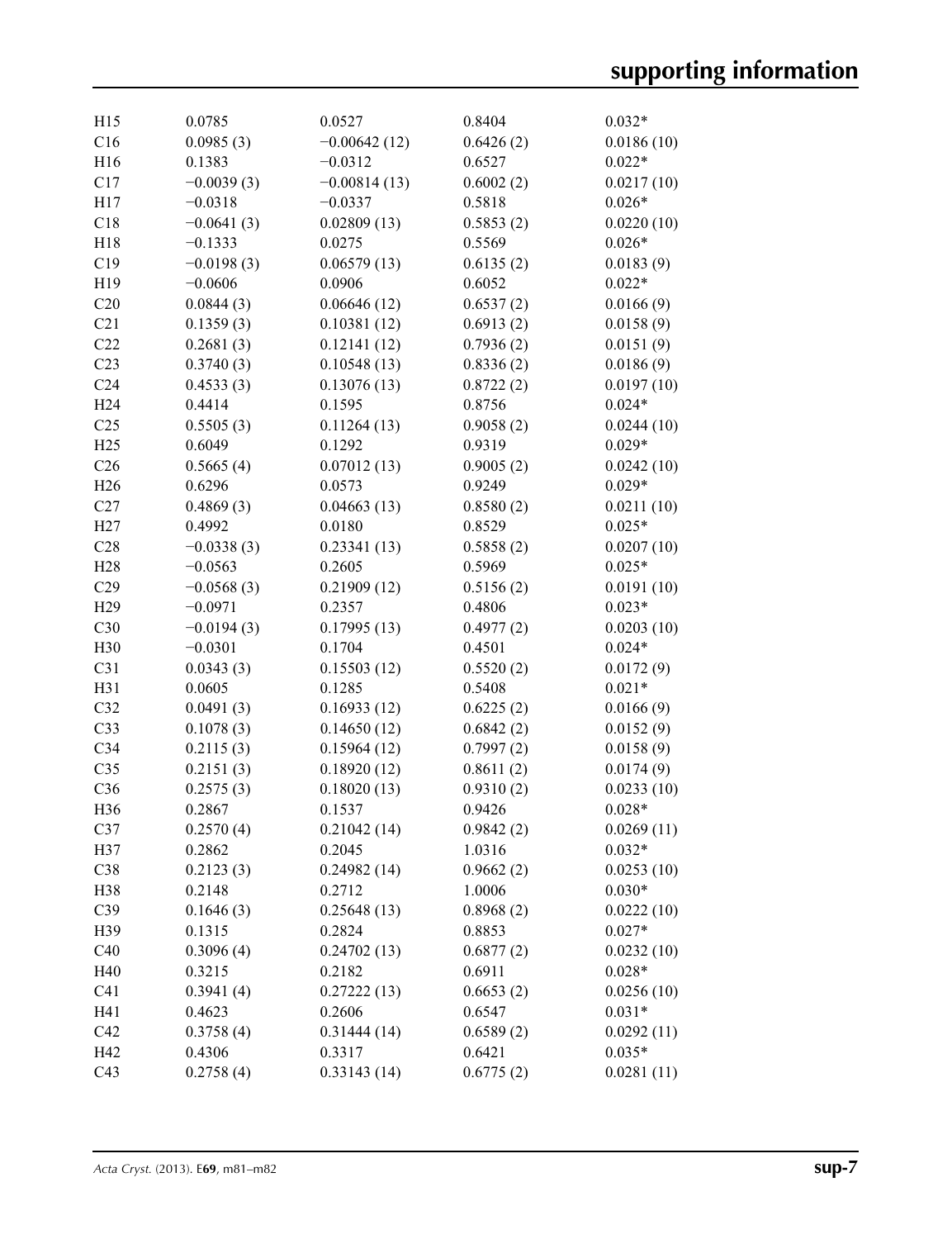| H43               | 0.2639       | 0.3603      | 0.6746     | $0.034*$   |           |
|-------------------|--------------|-------------|------------|------------|-----------|
| C44               | 0.1933(4)    | 0.30535(13) | 0.7005(2)  | 0.0219(10) |           |
| C45               | 0.0855(4)    | 0.31972(13) | 0.7234(2)  | 0.0243(11) |           |
| C46               | 0.0477(4)    | 0.36090(13) | 0.7270(2)  | 0.0314(12) |           |
| H46               | 0.0910       | 0.3830      | 0.7121     | $0.038*$   |           |
| C47               | $-0.0548(4)$ | 0.36862(14) | 0.7531(2)  | 0.0352(12) |           |
| H47               | $-0.0805$    | 0.3961      | 0.7560     | $0.042*$   |           |
| C48               | $-0.1195(4)$ | 0.33595(14) | 0.7749(2)  | 0.0319(12) |           |
| H48               | $-0.1884$    | 0.3412      | 0.7929     | $0.038*$   |           |
| C49               | $-0.0805(4)$ | 0.29505(13) | 0.7697(2)  | 0.0227(10) |           |
| C50               | $-0.1377(4)$ | 0.25614(14) | 0.7883(2)  | 0.0245(11) |           |
| C51               | $-0.2441(4)$ | 0.25438(16) | 0.8121(2)  | 0.0337(12) |           |
| H51               | $-0.2842$    | 0.2790      | 0.8178     | $0.040*$   |           |
| C52               | $-0.2905(4)$ | 0.21650(17) | 0.8274(3)  | 0.0445(14) |           |
| H52               | $-0.3622$    | 0.2153      | 0.8433     | $0.053*$   |           |
| C53               | $-0.2303(4)$ | 0.18012(17) | 0.8190(3)  | 0.0422(13) |           |
| H53               | $-0.2603$    | 0.1541      | 0.8294     | $0.051*$   |           |
| C54               | $-0.1243(4)$ | 0.18309(14) | 0.7947(2)  | 0.0292(11) |           |
| H54               | $-0.0842$    | 0.1585      | 0.7881     | $0.035*$   |           |
| N13               | 0.0164(8)    | 0.1179(3)   | 0.8910(5)  | 0.068(3)   | 0.639(11) |
| C55               | 0.0032(12)   | 0.1310(3)   | 0.9445(7)  | 0.056(3)   | 0.639(11) |
| C56               | 0.006(2)     | 0.1500(7)   | 1.0178(13) | 0.062(6)   | 0.639(11) |
| H <sub>56</sub> A | 0.0421       | 0.1769      | 1.0180     | $0.094*$   | 0.639(11) |
| H <sub>56</sub> B | 0.0467       | 0.1320      | 1.0527     | $0.094*$   | 0.639(11) |
| <b>H56C</b>       | $-0.0703$    | 0.1534      | 1.0302     | $0.094*$   | 0.639(11) |
| C57               | 0.4656(4)    | 0.26977(16) | 0.8956(3)  | 0.0340(12) |           |
| N13'              | $-0.112(2)$  | 0.0966(5)   | 0.9245(9)  | 0.112(10)  | 0.361(11) |
| C55'              | $-0.070(3)$  | 0.1201(6)   | 0.9621(10) | 0.070(7)   | 0.361(11) |
| C56'              | $-0.010(5)$  | 0.1545(15)  | 1.003(3)   | 0.089(15)  | 0.361(11) |
| H56D              | 0.0695       | 0.1494      | 1.0074     | $0.133*$   | 0.361(11) |
| H56E              | $-0.0357$    | 0.1561      | 1.0507     | $0.133*$   | 0.361(11) |
| H56F              | $-0.0265$    | 0.1806      | 0.9781     | $0.133*$   | 0.361(11) |
| N <sub>14</sub>   | 0.4391(3)    | 0.24561(14) | 0.8530(2)  | 0.0425(11) |           |
| C58               | 0.5019(4)    | 0.30040(16) | 0.9534(3)  | 0.0525(15) |           |
| H58A              | 0.5589       | 0.2879      | 0.9872     | $0.079*$   |           |
| <b>H58B</b>       | 0.4382       | 0.3083      | 0.9783     | $0.079*$   |           |
| H58C              | 0.5323       | 0.3249      | 0.9321     | $0.079*$   |           |
| C59               | 0.5485(6)    | 0.16313(16) | 0.6670(3)  | 0.0489(16) |           |
| C60               | 0.6584(5)    | 0.16184(17) | 0.6398(3)  | 0.0640(18) |           |
| H60A              | 0.6938       | 0.1889      | 0.6459     | $0.096*$   |           |
| H60B              | 0.6495       | 0.1546      | 0.5892     | $0.096*$   |           |
| H60C              | 0.7048       | 0.1412      | 0.6663     | $0.096*$   |           |
| C61               | 0.7993(5)    | 0.0490(2)   | 0.7523(3)  | 0.0512(15) |           |
| C62               | 0.7804(5)    | 0.00479(17) | 0.7588(3)  | 0.0589(17) |           |
| H <sub>62</sub> A | 0.7081       | 0.0001      | 0.7762     | $0.088*$   |           |
| H62B              | 0.8387       | $-0.0072$   | 0.7923     | $0.088*$   |           |
| H62C              | 0.7817       | $-0.0083$   | 0.7121     | $0.088*$   |           |
|                   |              |             |            |            |           |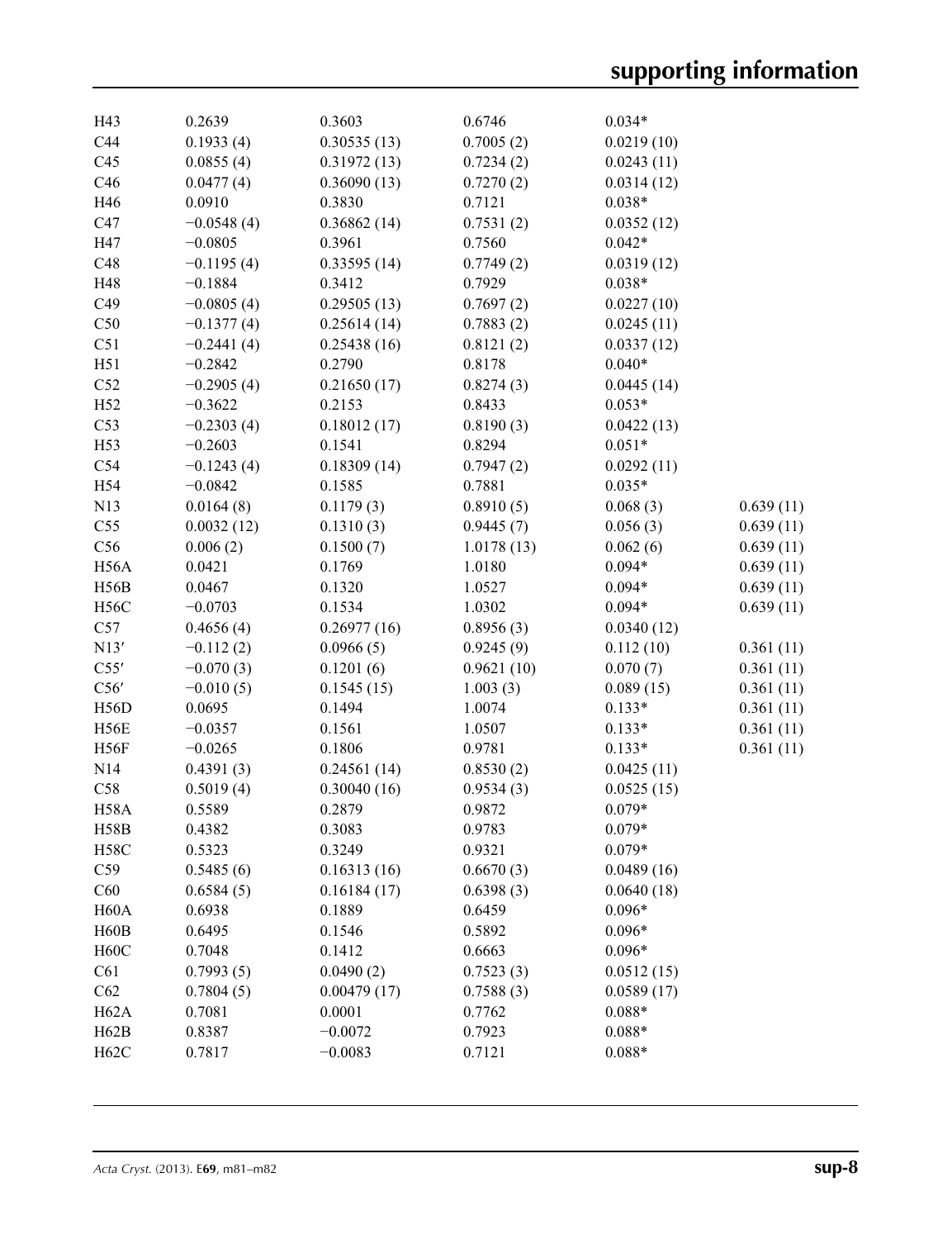*Atomic displacement parameters (Å2 )*

|                 | $U^{11}$    | $U^{22}$    | $U^{33}$    | $\mathfrak{U}^\mathrm{12}$ | $U^{13}$      | $U^{23}$       |
|-----------------|-------------|-------------|-------------|----------------------------|---------------|----------------|
| Ru1             | 0.01606(19) | 0.01215(18) | 0.01674(19) | 0.00127(14)                | 0.00196(14)   | $-0.00011(14)$ |
| Ru <sub>2</sub> | 0.0201(2)   | 0.01344(19) | 0.01807(19) | 0.00433(15)                | 0.00167(15)   | $-0.00166(15)$ |
| P <sub>1</sub>  | 0.0194(6)   | 0.0221(7)   | 0.0266(7)   | 0.0011(5)                  | 0.0021(5)     | $-0.0013(5)$   |
| P <sub>2</sub>  | 0.0376(8)   | 0.0355(8)   | 0.0278(7)   | $-0.0062(6)$               | 0.0048(6)     | 0.0005(6)      |
| P <sub>3</sub>  | 0.0380(8)   | 0.0253(7)   | 0.0379(8)   | 0.0073(6)                  | 0.0027(6)     | $-0.0078(6)$   |
| F1              | 0.0291(15)  | 0.0270(14)  | 0.0245(14)  | $-0.0054(11)$              | 0.0043(11)    | 0.0011(11)     |
| F2              | 0.0264(15)  | 0.0183(14)  | 0.0521(18)  | 0.0015(11)                 | 0.0018(13)    | $-0.0053(12)$  |
| F3              | 0.0191(14)  | 0.0351(16)  | 0.0455(17)  | 0.0015(12)                 | 0.0057(12)    | $-0.0005(13)$  |
| F4              | 0.0368(17)  | 0.0472(18)  | 0.0269(15)  | 0.0078(13)                 | 0.0008(12)    | $-0.0110(13)$  |
| F <sub>5</sub>  | 0.0304(15)  | 0.0200(13)  | 0.0294(15)  | $-0.0019(11)$              | 0.0066(12)    | 0.0039(11)     |
| F <sub>6</sub>  | 0.0183(13)  | 0.0254(14)  | 0.0398(16)  | $-0.0003(11)$              | 0.0014(11)    | $-0.0067(12)$  |
| ${\rm F}8$      | 0.094(3)    | 0.0336(18)  | 0.053(2)    | 0.0041(17)                 | 0.0224(18)    | $-0.0046(15)$  |
| F11             | 0.068(2)    | 0.062(2)    | 0.066(2)    | 0.0283(18)                 | 0.0262(18)    | 0.0213(18)     |
| F7              | 0.046(5)    | 0.038(4)    | 0.094(7)    | $-0.010(3)$                | $-0.025(4)$   | $-0.018(4)$    |
| F <sub>9</sub>  | 0.056(5)    | 0.038(3)    | 0.068(6)    | 0.007(3)                   | 0.030(4)      | 0.025(3)       |
| F10             | 0.115(7)    | 0.081(5)    | 0.080(7)    | $-0.034(5)$                | $-0.055(6)$   | 0.024(4)       |
| F12             | 0.121(9)    | 0.053(5)    | 0.070(7)    | 0.012(5)                   | 0.071(6)      | 0.015(4)       |
| ${\rm F}7'$     | 0.16(2)     | 0.046(7)    | 0.019(5)    | 0.048(10)                  | 0.006(7)      | $-0.006(4)$    |
| F9'             | 0.033(6)    | 0.127(12)   | 0.138(18)   | $-0.025(7)$                | 0.028(8)      | $-0.018(11)$   |
| F10'            | 0.112(14)   | 0.074(11)   | 0.025(5)    | 0.055(9)                   | $-0.003(7)$   | 0.002(6)       |
| F12'            | 0.046(7)    | 0.043(6)    | 0.17(2)     | $-0.023(5)$                | 0.021(9)      | $-0.016(10)$   |
| F13             | 0.0499(19)  | 0.0447(18)  | 0.061(2)    | $-0.0099(15)$              | 0.0293(16)    | $-0.0184(15)$  |
| F14             | 0.204(5)    | 0.0232(19)  | 0.080(3)    | 0.005(2)                   | 0.039(3)      | 0.0015(18)     |
| F15             | 0.0428(19)  | 0.095(3)    | 0.0421(19)  | 0.0274(18)                 | $-0.0063(15)$ | $-0.0161(18)$  |
| F16             | 0.085(3)    | 0.069(2)    | 0.0383(19)  | 0.0147(19)                 | 0.0131(17)    | $-0.0218(17)$  |
| F17             | 0.096(3)    | 0.0345(18)  | 0.0394(18)  | 0.0012(17)                 | $-0.0082(17)$ | $-0.0002(14)$  |
| F18             | 0.048(2)    | 0.100(3)    | 0.105(3)    | $-0.004(2)$                | $-0.017(2)$   | $-0.047(2)$    |
| P4              | 0.0226(7)   | 0.0271(16)  | 0.0282(9)   | 0.0022(9)                  | 0.0056(6)     | $-0.0040(10)$  |
| F19             | 0.033(5)    | 0.098(9)    | 0.042(6)    | 0.047(5)                   | 0.001(4)      | 0.001(5)       |
| F20             | 0.062(6)    | 0.030(5)    | 0.053(4)    | $-0.010(4)$                | 0.007(3)      | 0.009(3)       |
| F21             | 0.056(6)    | 0.044(5)    | 0.062(6)    | $-0.016(4)$                | 0.014(4)      | $-0.029(4)$    |
| F <sub>22</sub> | 0.028(4)    | 0.081(8)    | 0.044(4)    | 0.024(5)                   | 0.002(3)      | $-0.011(5)$    |
| F23             | 0.065(7)    | 0.086(8)    | 0.054(5)    | $-0.004(5)$                | 0.018(5)      | 0.029(5)       |
| F <sub>24</sub> | 0.093(8)    | 0.071(7)    | 0.046(6)    | $-0.024(5)$                | 0.013(5)      | $-0.041(5)$    |
| $P4'$           | 0.0226(7)   | 0.0271(16)  | 0.0282(9)   | 0.0022(9)                  | 0.0056(6)     | $-0.0040(10)$  |
| F19'            | 0.024(5)    | 0.043(6)    | 0.046(9)    | $-0.006(4)$                | 0.000(4)      | $-0.015(6)$    |
| F20'            | 0.046(7)    | 0.039(8)    | 0.114(10)   | $-0.012(6)$                | $-0.022(6)$   | 0.045(7)       |
| F21'            | 0.031(8)    | 0.143(18)   | 0.052(8)    | 0.022(9)                   | $-0.001(6)$   | $-0.057(10)$   |
| F22'            | 0.022(4)    | 0.038(7)    | 0.062(6)    | $-0.003(4)$                | 0.005(4)      | $-0.010(5)$    |
| F23'            | 0.060(10)   | 0.020(5)    | 0.107(12)   | $-0.002(5)$                | $-0.029(7)$   | 0.022(6)       |
| F24'            | 0.030(6)    | 0.056(7)    | 0.038(7)    | 0.025(6)                   | $-0.009(5)$   | $-0.019(5)$    |
| N1              | 0.0149(19)  | 0.0183(19)  | 0.021(2)    | $-0.0022(15)$              | 0.0005(15)    | $-0.0010(16)$  |
| N2              | 0.019(2)    | 0.0140(18)  | 0.0180(19)  | 0.0019(15)                 | $-0.0035(15)$ | $-0.0024(15)$  |
| N <sub>3</sub>  | 0.021(2)    | 0.019(2)    | 0.0173(19)  | $-0.0043(16)$              | $-0.0003(16)$ | $-0.0003(16)$  |
| N <sub>4</sub>  | 0.0180(19)  | 0.0160(19)  | 0.0169(19)  | 0.0018(15)                 | 0.0056(15)    | 0.0002(15)     |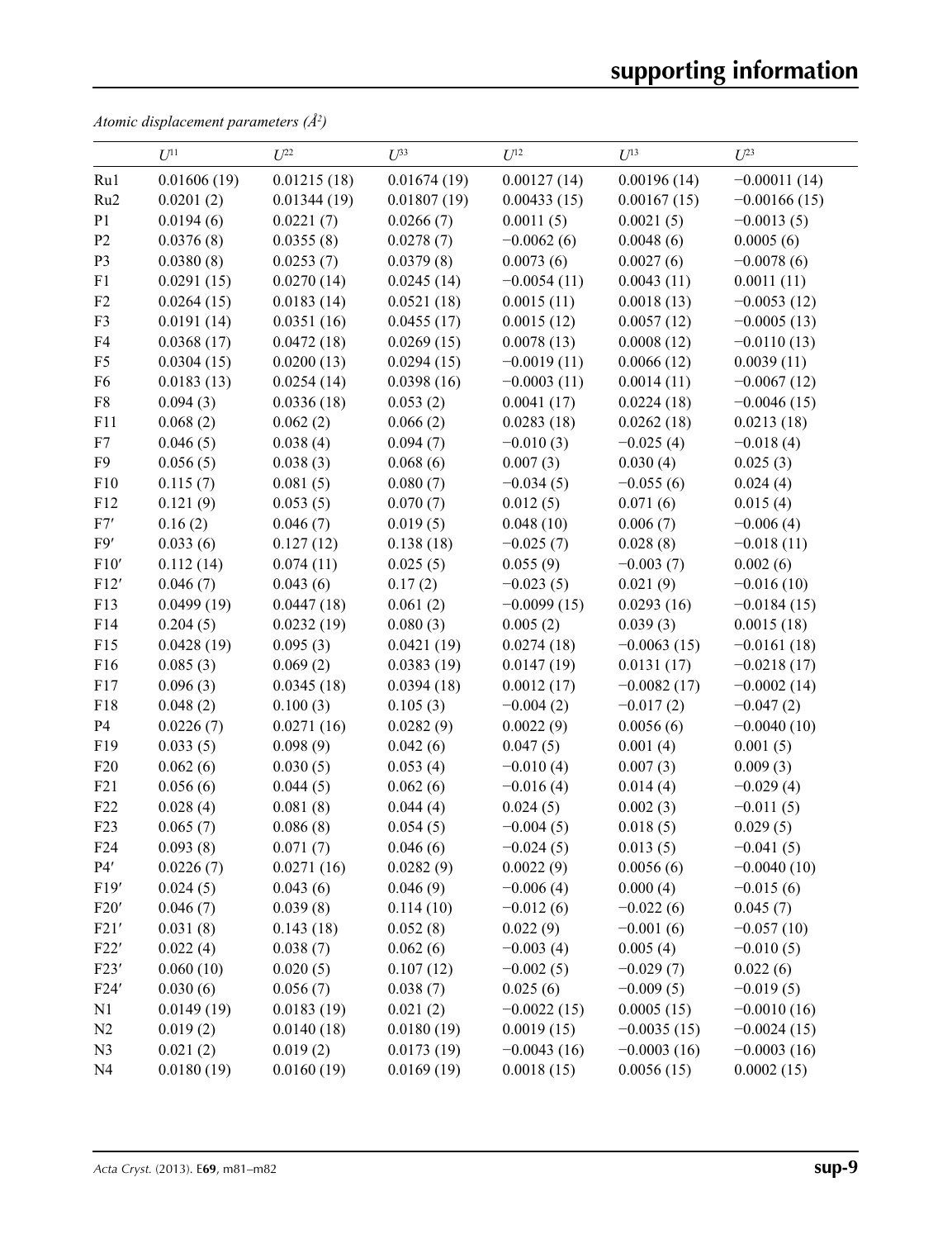| N <sub>5</sub>  | 0.0135(18) | 0.0169(19) | 0.0142(18) | $-0.0005(15)$ | 0.0012(15)    | 0.0003(15)    |
|-----------------|------------|------------|------------|---------------|---------------|---------------|
| N <sub>6</sub>  | 0.0180(19) | 0.0124(18) | 0.0190(19) | $-0.0018(15)$ | 0.0050(15)    | $-0.0016(15)$ |
| N7              | 0.0164(19) | 0.0172(19) | 0.0165(19) | 0.0029(15)    | 0.0022(15)    | 0.0014(15)    |
| N8              | 0.0193(19) | 0.0136(18) | 0.0152(19) | 0.0009(15)    | 0.0030(15)    | $-0.0003(15)$ |
| N9              | 0.020(2)   | 0.0138(19) | 0.0193(19) | $-0.0008(15)$ | 0.0035(15)    | $-0.0021(15)$ |
| N10             | 0.024(2)   | 0.019(2)   | 0.018(2)   | 0.0008(16)    | $-0.0003(16)$ | $-0.0025(15)$ |
| N11             | 0.026(2)   | 0.0165(19) | 0.0148(19) | 0.0041(16)    | $-0.0021(16)$ | $-0.0067(15)$ |
| N12             | 0.023(2)   | 0.022(2)   | 0.019(2)   | 0.0052(16)    | 0.0040(16)    | $-0.0026(16)$ |
| N15             | 0.086(4)   | 0.046(3)   | 0.078(4)   | 0.018(3)      | 0.016(3)      | $-0.013(3)$   |
| N16             | 0.216(8)   | 0.040(4)   | 0.078(5)   | 0.014(4)      | 0.030(5)      | $-0.010(3)$   |
| C <sub>1</sub>  | 0.029(3)   | 0.024(3)   | 0.026(3)   | $-0.003(2)$   | 0.001(2)      | 0.004(2)      |
| C2              | 0.042(3)   | 0.043(3)   | 0.022(3)   | $-0.015(3)$   | 0.010(2)      | 0.002(2)      |
| C <sub>3</sub>  | 0.027(3)   | 0.048(3)   | 0.035(3)   | $-0.014(3)$   | 0.013(2)      | $-0.010(3)$   |
| C <sub>4</sub>  | 0.023(3)   | 0.034(3)   | 0.029(3)   | $-0.003(2)$   | 0.005(2)      | $-0.011(2)$   |
| C <sub>5</sub>  | 0.016(2)   | 0.024(3)   | 0.025(3)   | 0.0004(19)    | 0.0007(19)    | $-0.007(2)$   |
| C6              | 0.021(2)   | 0.021(2)   | 0.025(3)   | 0.003(2)      | $-0.005(2)$   | $-0.007(2)$   |
| C7              | 0.030(3)   | 0.031(3)   | 0.034(3)   | 0.015(2)      | $-0.013(2)$   | $-0.006(2)$   |
| C8              | 0.046(3)   | 0.021(3)   | 0.043(3)   | 0.017(2)      | $-0.015(3)$   | $-0.001(2)$   |
| C9              | 0.052(3)   | 0.018(3)   | 0.036(3)   | 0.002(2)      | $-0.006(3)$   | 0.009(2)      |
| C10             | 0.036(3)   | 0.013(2)   | 0.021(3)   | $-0.003(2)$   | $-0.002(2)$   | 0.0008(19)    |
| C11             | 0.032(3)   | 0.020(2)   | 0.019(2)   | $-0.005(2)$   | 0.000(2)      | 0.001(2)      |
| C12             | 0.053(4)   | 0.029(3)   | 0.032(3)   | $-0.016(3)$   | 0.005(3)      | 0.006(2)      |
| C13             | 0.057(4)   | 0.040(3)   | 0.030(3)   | $-0.025(3)$   | 0.016(3)      | 0.000(3)      |
| C14             | 0.034(3)   | 0.046(3)   | 0.029(3)   | $-0.009(3)$   | 0.013(2)      | $-0.006(2)$   |
| C15             | 0.030(3)   | 0.026(3)   | 0.024(3)   | $-0.007(2)$   | 0.004(2)      | $-0.007(2)$   |
| C16             | 0.022(2)   | 0.010(2)   | 0.023(2)   | 0.0006(18)    | 0.0027(19)    | $-0.0040(18)$ |
| C17             | 0.027(3)   | 0.015(2)   | 0.023(2)   | $-0.0052(19)$ | 0.004(2)      | $-0.0007(19)$ |
| C18             | 0.020(2)   | 0.024(3)   | 0.022(2)   | $-0.005(2)$   | $-0.0007(19)$ | 0.000(2)      |
| C19             | 0.017(2)   | 0.018(2)   | 0.020(2)   | 0.0017(18)    | 0.0021(19)    | 0.0007(18)    |
| C20             | 0.018(2)   | 0.015(2)   | 0.016(2)   | 0.0019(18)    | 0.0028(18)    | 0.0000(18)    |
| C21             | 0.019(2)   | 0.016(2)   | 0.014(2)   | $-0.0002(18)$ | 0.0062(18)    | 0.0001(18)    |
| C22             | 0.020(2)   | 0.013(2)   | 0.014(2)   | $-0.0004(17)$ | 0.0060(18)    | 0.0008(17)    |
| C <sub>23</sub> | 0.019(2)   | 0.020(2)   | 0.018(2)   | $-0.0009(19)$ | 0.0044(18)    | 0.0010(19)    |
| C <sub>24</sub> | 0.023(2)   | 0.016(2)   | 0.019(2)   | 0.0019(19)    | $-0.0014(19)$ | $-0.0029(18)$ |
| C <sub>25</sub> | 0.020(2)   | 0.029(3)   | 0.024(3)   | $-0.004(2)$   | $-0.002(2)$   | $-0.004(2)$   |
| C <sub>26</sub> | 0.023(3)   | 0.026(3)   | 0.021(2)   | 0.004(2)      | $-0.005(2)$   | $-0.005(2)$   |
| C27             | 0.025(3)   | 0.018(2)   | 0.020(2)   | 0.0075(19)    | 0.003(2)      | 0.0008(19)    |
| C28             | 0.021(2)   | 0.017(2)   | 0.024(3)   | 0.0027(19)    | 0.0024(19)    | 0.0024(19)    |
| C29             | 0.019(2)   | 0.019(2)   | 0.018(2)   | 0.0007(18)    | $-0.0043(18)$ | 0.0033(18)    |
| C30             | 0.022(2)   | 0.023(2)   | 0.016(2)   | $-0.0064(19)$ | 0.0024(19)    | $-0.0014(19)$ |
| C31             | 0.018(2)   | 0.012(2)   | 0.022(2)   | 0.0019(17)    | 0.0026(18)    | $-0.0024(18)$ |
| C32             | 0.016(2)   | 0.017(2)   | 0.017(2)   | 0.0008(18)    | 0.0026(18)    | $-0.0034(18)$ |
| C33             | 0.017(2)   | 0.015(2)   | 0.014(2)   | $-0.0019(17)$ | 0.0043(18)    | 0.0000(18)    |
| C34             |            |            |            |               |               |               |
| C <sub>35</sub> | 0.017(2)   | 0.014(2)   | 0.017(2)   | $-0.0034(18)$ | 0.0050(18)    | 0.0020(18)    |
| C36             | 0.018(2)   | 0.016(2)   | 0.019(2)   | 0.0001(18)    | 0.0052(18)    | 0.0004(18)    |
|                 | 0.029(3)   | 0.020(2)   | 0.020(2)   | 0.004(2)      | $-0.001(2)$   | 0.000(2)      |
| C37             | 0.033(3)   | 0.030(3)   | 0.016(2)   | 0.004(2)      | $-0.001(2)$   | 0.002(2)      |
| C38             | 0.029(3)   | 0.025(3)   | 0.022(3)   | 0.000(2)      | 0.002(2)      | $-0.006(2)$   |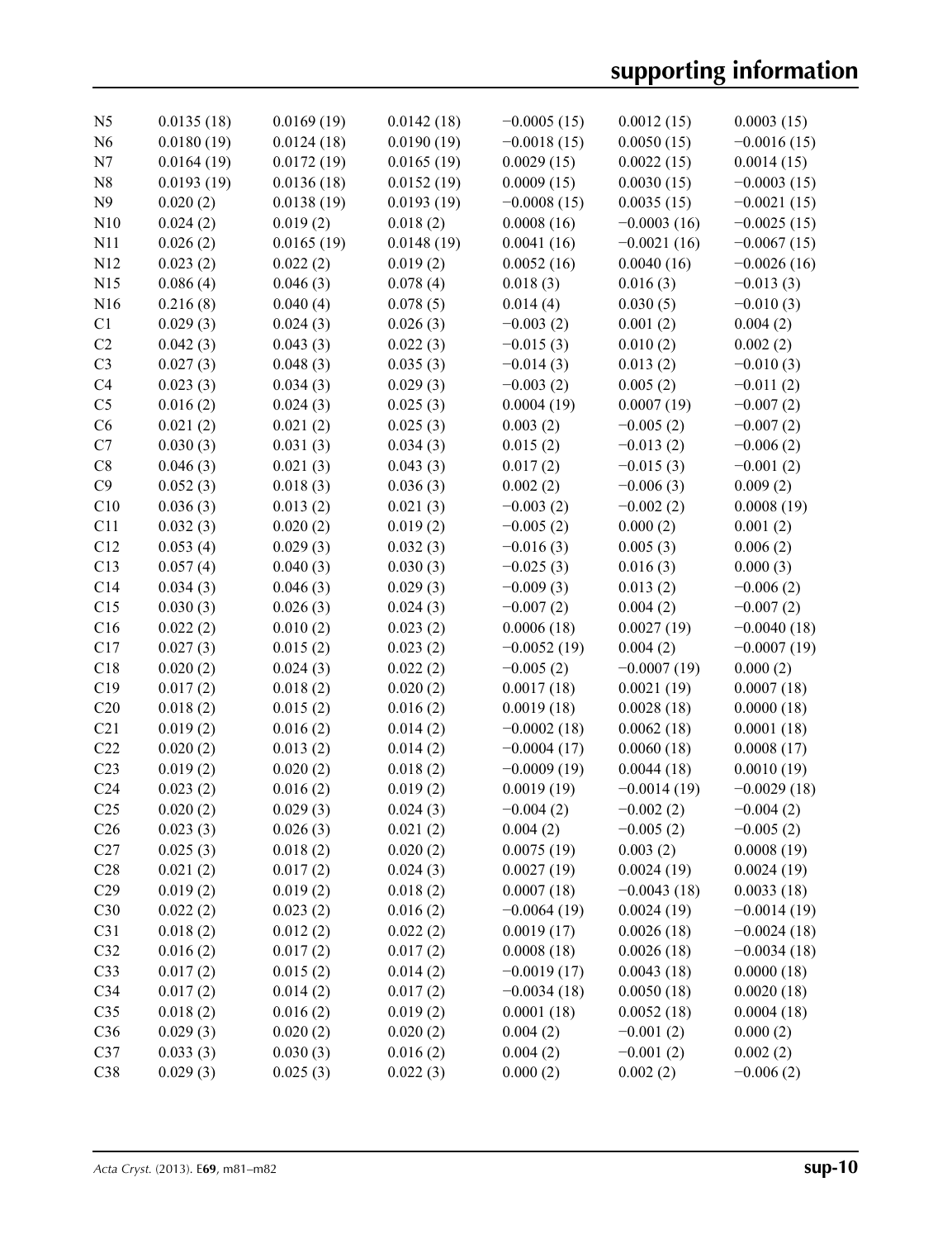# **supporting information**

| C39             | 0.025(3)  | 0.016(2)  | 0.025(3)  | 0.0071(19)  | 0.002(2)      | $-0.004(2)$   |
|-----------------|-----------|-----------|-----------|-------------|---------------|---------------|
| C40             | 0.026(3)  | 0.020(2)  | 0.023(2)  | 0.000(2)    | $-0.003(2)$   | 0.0002(19)    |
| C <sub>41</sub> | 0.023(3)  | 0.029(3)  | 0.024(3)  | $-0.004(2)$ | 0.000(2)      | 0.001(2)      |
| C42             | 0.032(3)  | 0.032(3)  | 0.023(3)  | $-0.014(2)$ | $-0.001(2)$   | $-0.005(2)$   |
| C43             | 0.046(3)  | 0.018(2)  | 0.019(3)  | $-0.009(2)$ | $-0.001(2)$   | $-0.003(2)$   |
| C44             | 0.033(3)  | 0.017(2)  | 0.014(2)  | 0.002(2)    | $-0.0072(19)$ | $-0.0017(19)$ |
| C45             | 0.034(3)  | 0.014(2)  | 0.022(3)  | 0.006(2)    | $-0.008(2)$   | $-0.0020(19)$ |
| C46             | 0.047(3)  | 0.014(2)  | 0.031(3)  | 0.003(2)    | $-0.009(2)$   | 0.000(2)      |
| C47             | 0.048(3)  | 0.015(3)  | 0.040(3)  | 0.012(2)    | $-0.007(3)$   | $-0.004(2)$   |
| C48             | 0.035(3)  | 0.032(3)  | 0.028(3)  | 0.018(2)    | $-0.005(2)$   | $-0.011(2)$   |
| C49             | 0.030(3)  | 0.023(3)  | 0.016(2)  | 0.012(2)    | 0.001(2)      | $-0.0050(19)$ |
| C50             | 0.025(3)  | 0.035(3)  | 0.013(2)  | 0.010(2)    | $-0.0009(19)$ | $-0.007(2)$   |
| C51             | 0.027(3)  | 0.043(3)  | 0.031(3)  | 0.015(2)    | 0.003(2)      | $-0.006(2)$   |
| C52             | 0.032(3)  | 0.050(4)  | 0.055(4)  | 0.005(3)    | 0.022(3)      | $-0.003(3)$   |
| C53             | 0.032(3)  | 0.045(3)  | 0.052(4)  | $-0.002(3)$ | 0.018(3)      | 0.002(3)      |
| C54             | 0.030(3)  | 0.027(3)  | 0.033(3)  | 0.005(2)    | 0.010(2)      | 0.000(2)      |
| N13             | 0.080(7)  | 0.039(5)  | 0.082(7)  | 0.021(5)    | 0.000(6)      | $-0.004(5)$   |
| C55             | 0.066(9)  | 0.032(6)  | 0.069(9)  | 0.016(6)    | 0.012(6)      | $-0.001(6)$   |
| C56             | 0.092(17) | 0.027(7)  | 0.077(11) | $-0.002(8)$ | 0.051(10)     | $-0.009(7)$   |
| C57             | 0.020(3)  | 0.036(3)  | 0.046(3)  | 0.007(2)    | 0.004(2)      | 0.006(3)      |
| N13'            | 0.23(3)   | 0.056(12) | 0.038(10) | 0.041(13)   | $-0.055(13)$  | $-0.011(8)$   |
| C55'            | 0.118(19) | 0.050(13) | 0.046(12) | 0.039(13)   | 0.025(14)     | 0.018(10)     |
| C56'            | 0.054(18) | 0.10(3)   | 0.11(3)   | 0.00(2)     | 0.011(17)     | 0.02(2)       |
| N14             | 0.033(3)  | 0.048(3)  | 0.047(3)  | 0.004(2)    | 0.005(2)      | $-0.003(2)$   |
| C58             | 0.042(3)  | 0.034(3)  | 0.079(4)  | $-0.001(3)$ | $-0.006(3)$   | $-0.010(3)$   |
| C59             | 0.077(5)  | 0.030(3)  | 0.041(4)  | 0.014(3)    | 0.012(3)      | $-0.009(3)$   |
| C60             | 0.107(6)  | 0.044(4)  | 0.043(4)  | 0.014(4)    | 0.018(4)      | $-0.001(3)$   |
| C61             | 0.073(4)  | 0.047(4)  | 0.036(3)  | 0.009(3)    | 0.015(3)      | $-0.003(3)$   |
| C62             | 0.066(4)  | 0.048(4)  | 0.059(4)  | $-0.015(3)$ | $-0.012(3)$   | 0.019(3)      |
|                 |           |           |           |             |               |               |

*Geometric parameters (Å, º)*

| $Ru1 - N5$ | 1.960(3) | $C13 - C14$ | 1.382(6) |
|------------|----------|-------------|----------|
| $Ru1 - N2$ | 1.979(3) | $C13 - H13$ | 0.9300   |
| $Ru1 - N4$ | 2.058(3) | $C14 - C15$ | 1.378(6) |
| $Ru1 - N6$ | 2.060(3) | $C14 - H14$ | 0.9300   |
| $Ru1 - N3$ | 2.071(3) | $C15 - H15$ | 0.9300   |
| $Ru1-M1$   | 2.074(3) | $C16 - C17$ | 1.381(5) |
| $Ru2 - N8$ | 1.971(3) | $C16 - H16$ | 0.9300   |
| $Ru2-M11$  | 1.989(3) | $C17 - C18$ | 1.370(5) |
| $Ru2 - N9$ | 2.051(3) | $C17 - H17$ | 0.9300   |
| $Ru2 - N7$ | 2.061(3) | $C18 - C19$ | 1.390(5) |
| $Ru2-M10$  | 2.067(3) | $C18 - H18$ | 0.9300   |
| $Ru2-M12$  | 2.074(3) | $C19 - C20$ | 1.379(5) |
| $P1 - F3$  | 1.592(2) | $C19 - H19$ | 0.9300   |
| $P1 - F6$  | 1.601(2) | $C20-C21$   | 1.478(5) |
| $P1 - F4$  | 1.603(3) | $C21 - C33$ | 1.402(5) |
| $P1 - F1$  | 1.604(2) | $C22-C34$   | 1.401(5) |
|            |          |             |          |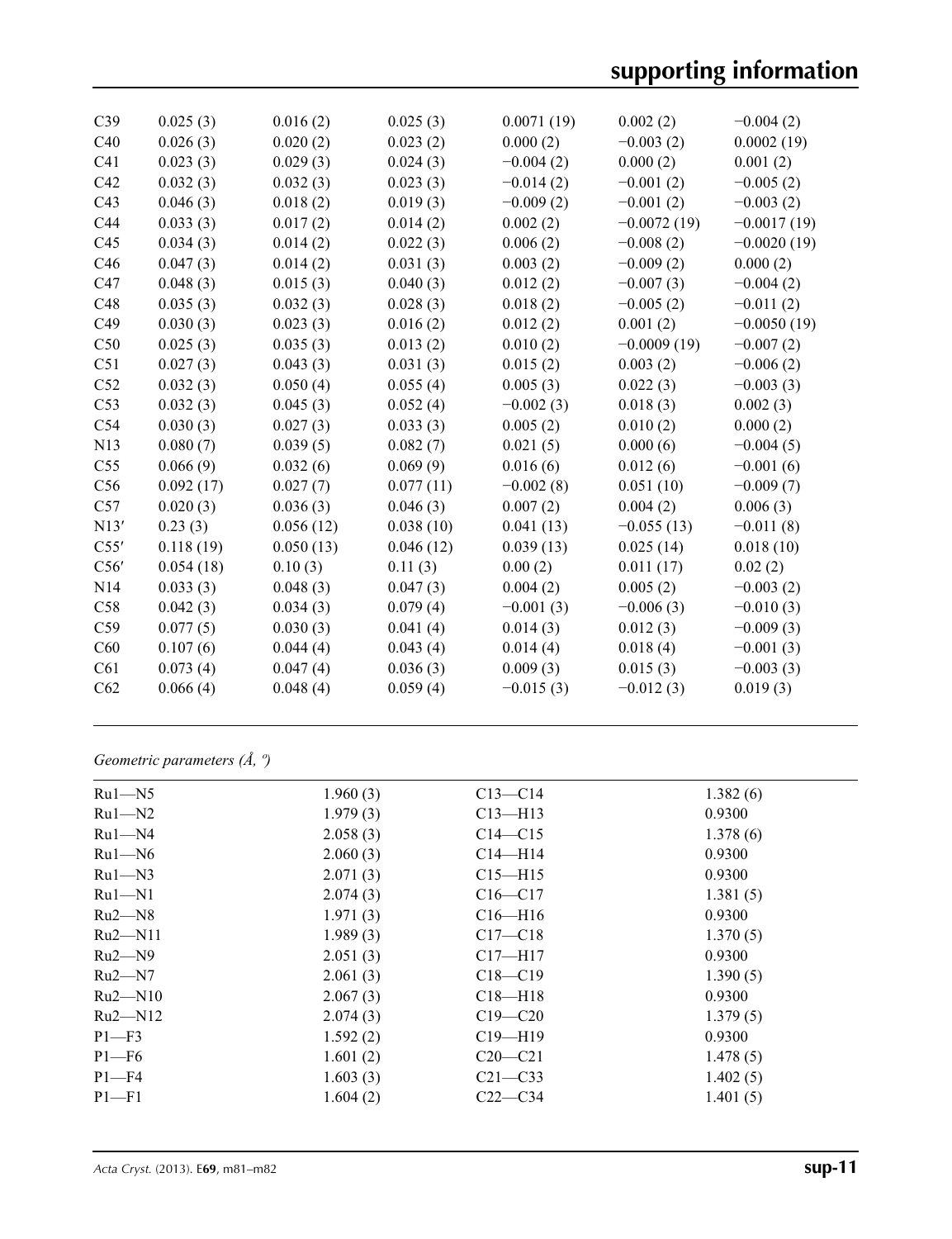| $P1 - F2$   | 1.605(2)  | $C22-C23$   | 1.483(5) |
|-------------|-----------|-------------|----------|
| $P1 - F5$   | 1.612(2)  | $C23-C24$   | 1.382(5) |
| $P2-F7$     | 1.539(6)  | $C24 - C25$ | 1.381(5) |
| $P2 - F12$  | 1.550(6)  | $C24 - H24$ | 0.9300   |
| $P2 - F10'$ | 1.560(10) | $C25-C26$   | 1.371(6) |
| $P2-F9'$    | 1.574(10) | $C25 - H25$ | 0.9300   |
| $P2 - F12'$ | 1.590(10) | $C26 - C27$ | 1.387(6) |
| $P2-F9$     | 1.595(5)  | $C26 - H26$ | 0.9300   |
| $P2 - F11$  | 1.595(3)  | $C27 - H27$ | 0.9300   |
| $P2 - F8$   | 1.596(3)  | $C28 - C29$ | 1.379(5) |
| P2 F7'      | 1.605(8)  | $C28 - H28$ | 0.9300   |
| $P2 - F10$  | 1.608(6)  | $C29 - C30$ | 1.374(5) |
| $P3 - F14$  |           | $C29 - H29$ | 0.9300   |
|             | 1.554(3)  |             |          |
| $P3 - F18$  | 1.564(3)  | $C30 - C31$ | 1.384(5) |
| $P3 - F16$  | 1.584(3)  | $C30 - H30$ | 0.9300   |
| $P3 - F13$  | 1.594(3)  | $C31 - C32$ | 1.376(5) |
| $P3 - F17$  | 1.596(3)  | $C31 - H31$ | 0.9300   |
| $P3 - F15$  | 1.602(3)  | $C32-C33$   | 1.468(5) |
| $P4 - F23$  | 1.573(9)  | $C34 - C35$ | 1.473(5) |
| $P4 - F20$  | 1.576(8)  | $C35-C36$   | 1.370(5) |
| $P4 - F19$  | 1.580(8)  | $C36-C37$   | 1.377(6) |
| $P4 - F24$  | 1.581(9)  | C36-H36     | 0.9300   |
| P4-F22      | 1.584(8)  | $C37-C38$   | 1.389(6) |
| $P4 - F21$  | 1.587(9)  | C37-H37     | 0.9300   |
| P4'-F24'    | 1.582(11) | $C38 - C39$ | 1.367(5) |
| $P4'$ -F21' | 1.585(11) | $C38 - H38$ | 0.9300   |
| $P4'$ —F23' | 1.587(11) | C39-H39     | 0.9300   |
| P4'-F19'    | 1.589(11) | $C40-C41$   | 1.382(6) |
| P4'-F22'    | 1.589(11) | $C40 - H40$ | 0.9300   |
| P4'-F20'    | 1.590(11) | $C41 - C42$ | 1.364(6) |
| $N1 - C1$   | 1.339(5)  | $C41 - H41$ | 0.9300   |
| $N1 - C5$   | 1.373(5)  | $C42 - C43$ | 1.382(6) |
| $N2 - C10$  | 1.341(5)  | $C42 - H42$ | 0.9300   |
| $N2-C6$     | 1.352(5)  | $C43-C44$   | 1.384(6) |
| $N3 - C15$  | 1.334(5)  | C43-H43     | 0.9300   |
| $N3$ —C11   | 1.376(5)  | $C44 - C45$ | 1.464(6) |
| $N4 - C16$  | 1.343(5)  | $C45 - C46$ | 1.390(5) |
| $N4 - C20$  | 1.376(5)  | $C46-C47$   | 1.377(6) |
| $N5 - C22$  | 1.364(5)  | $C46 - H46$ | 0.9300   |
| $N5 - C21$  | 1.366(5)  | $C47 - C48$ | 1.378(6) |
| $N6 - C27$  | 1.332(5)  | C47-H47     | 0.9300   |
| $N6 - C23$  | 1.372(5)  | $C48 - C49$ | 1.388(5) |
| $N7 - C28$  | 1.339(5)  | C48-H48     | 0.9300   |
|             |           | $C49 - C50$ |          |
| $N7 - C32$  | 1.383(5)  |             | 1.470(6) |
| $N8-C34$    | 1.352(5)  | $C50-C51$   | 1.382(6) |
| $N8 - C33$  | 1.369(5)  | $C51 - C52$ | 1.367(6) |
| $N9 - C39$  | 1.354(5)  | $C51 - H51$ | 0.9300   |
| $N9 - C35$  | 1.373(5)  | $C52-C53$   | 1.378(6) |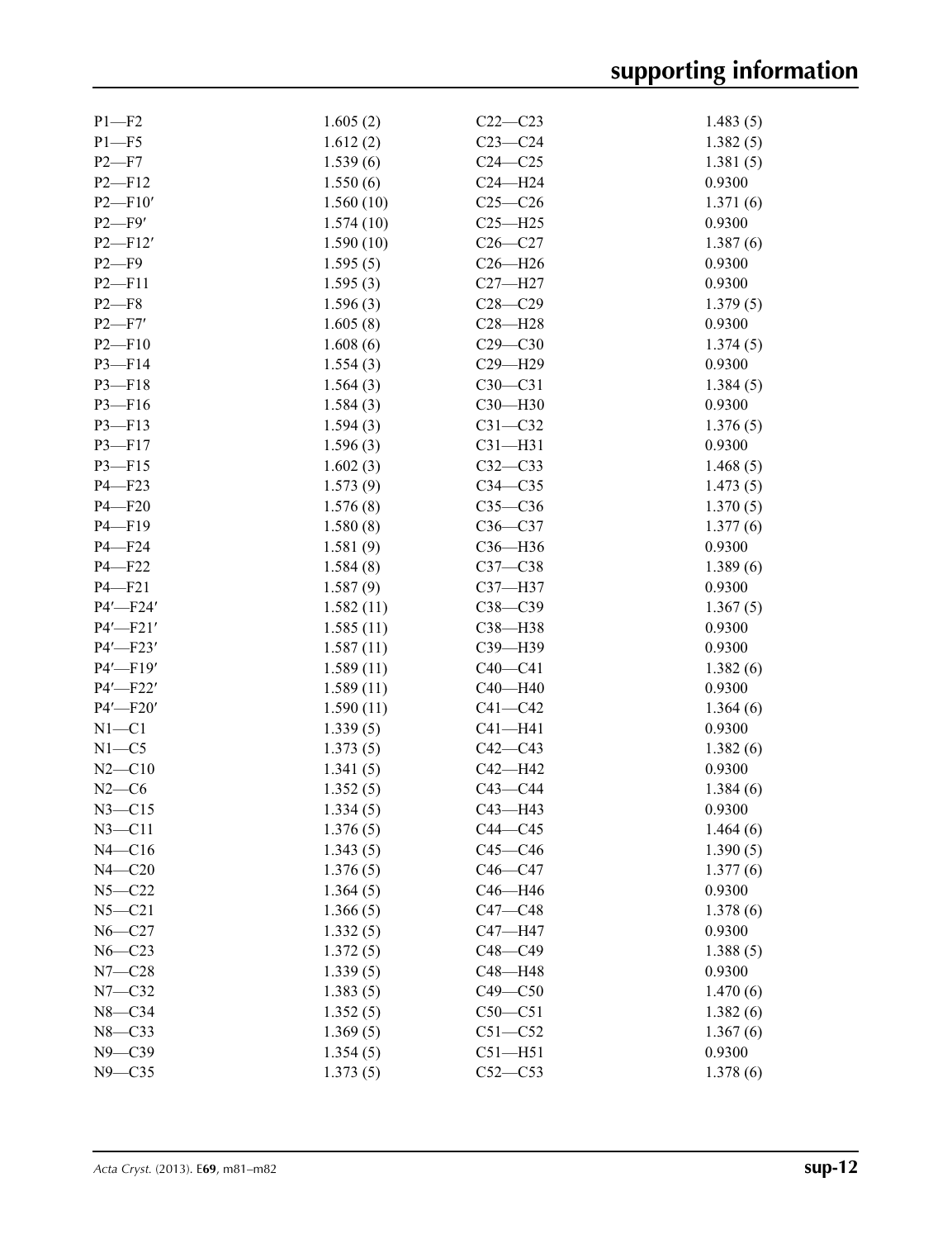| $N10 - C40$         | 1.345(5)   | $C52 - H52$       | 0.9300    |
|---------------------|------------|-------------------|-----------|
| $N10 - C44$         | 1.371(5)   | $C53-C54$         | 1.384(6)  |
| $N11 - C49$         | 1.351(5)   | $C53 - H53$       | 0.9300    |
| $N11 - C45$         | 1.351(5)   | $C54 - H54$       | 0.9300    |
| $N12 - C54$         | 1.338(5)   | $N13 - C55$       | 1.100(10) |
| $N12 - C50$         | 1.374(5)   | $C55-C56$         | 1.484(18) |
| $N15 - C59$         | 1.132(7)   | $C56 - H56A$      | 0.9600    |
| $N16 - C61$         | 1.114(7)   | $C56 - H56B$      | 0.9600    |
| $C1-C2$             | 1.379(6)   | C56-H56C          | 0.9600    |
| $Cl-H1$             | 0.9300     | $C57 - N14$       | 1.124(6)  |
| $C2-C3$             | 1.378(6)   | $C57 - C58$       | 1.478(7)  |
| $C2-H2$             | 0.9300     | $N13'$ –C55'      |           |
|                     |            |                   | 1.105(16) |
| $C3-C4$             | 1.367(6)   | $C55'$ - $C56'$   | 1.47(2)   |
| $C3-H3$             | 0.9300     | $C56'$ -H56D      | 0.9600    |
| $C4 - C5$           | 1.384(5)   | C56'-H56E         | 0.9600    |
| $C4 - H4$           | 0.9300     | C56'-H56F         | 0.9600    |
| $C5-C6$             | 1.474(6)   | C58-H58A          | 0.9600    |
| $C6-C7$             | 1.382(6)   | C58-H58B          | 0.9600    |
| $C7-C8$             | 1.370(6)   | C58-H58C          | 0.9600    |
| $C7 - H7$           | 0.9300     | $C59-C60$         | 1.449(8)  |
| $C8-C9$             | 1.369(6)   | $C60 - H60A$      | 0.9600    |
| $C8 - H8$           | 0.9300     | $C60 - H60B$      | 0.9600    |
| $C9 - C10$          | 1.393(6)   | С60-Н60С          | 0.9600    |
| $C9 - H9$           | 0.9300     | $C61 - C62$       | 1.432(8)  |
| $C10 - C11$         | 1.467(6)   | $C62 - H62A$      | 0.9600    |
| $C11 - C12$         | 1.386(6)   | $C62 - H62B$      | 0.9600    |
| $C12 - C13$         | 1.377(7)   | $C62 - H62C$      | 0.9600    |
| $C12 - H12$         | 0.9300     |                   |           |
|                     |            |                   |           |
| $N5 - Ru1 - N2$     | 176.41(13) | $C4-C5-C6$        | 124.0(4)  |
| $N5 - Ru1 - N4$     | 79.19 (13) | $N2-C6-C7$        | 120.4(4)  |
| $N2 - Ru1 - N4$     | 104.39(13) | $N2-C6-C5$        |           |
|                     |            | $C7-C6-C5$        | 112.7(3)  |
| $N5 - Ru1 - N6$     | 80.12 (13) |                   | 126.9(4)  |
| $N2 - Ru1 - N6$     | 96.29(13)  | $C8-C7-C6$        | 118.3(5)  |
| $N4 - Ru1 - N6$     | 159.28(12) | $C8-C7-H7$        | 120.9     |
| $N5$ —Ru $1$ —N $3$ | 101.38(13) | $C6-C7-H7$        | 120.9     |
| $N2 - Ru1 - N3$     | 78.91 (13) | $C9 - C8 - C7$    | 121.4(4)  |
| $N4 - Ru1 - N3$     | 89.18 (12) | $C9-C8-H8$        | 119.3     |
| $N6 - Ru1 - N3$     | 93.68 (12) | $C7-C8-H8$        | 119.3     |
| $N5 - Ru1 - N1$     | 100.95(13) | $C8 - C9 - C10$   | 118.7(4)  |
| $N2$ —Ru $1$ —N $1$ | 78.93 (13) | $C8-C9-H9$        | 120.7     |
| $N4 - Ru1 - N1$     | 93.01 (12) | $C10-C9-H9$       | 120.7     |
| $N6 - Ru1 - N1$     | 92.11 (12) | $N2 - C10 - C9$   | 119.7(4)  |
| $N3$ -Ru $1$ -N1    | 157.57(13) | $N2 - C10 - C11$  | 113.4(4)  |
| N8-Ru2-N11          | 178.32(14) | $C9 - C10 - C11$  | 126.9(4)  |
| $N8 - Ru2 - N9$     | 79.26 (13) | $N3 - C11 - C12$  | 120.1(4)  |
| $N11 - Ru2 - N9$    | 99.13 (13) | $N3 - C11 - C10$  | 114.7(4)  |
| N8-Ru2-N7           | 79.21 (13) | $C12 - C11 - C10$ | 125.1(4)  |
|                     |            |                   |           |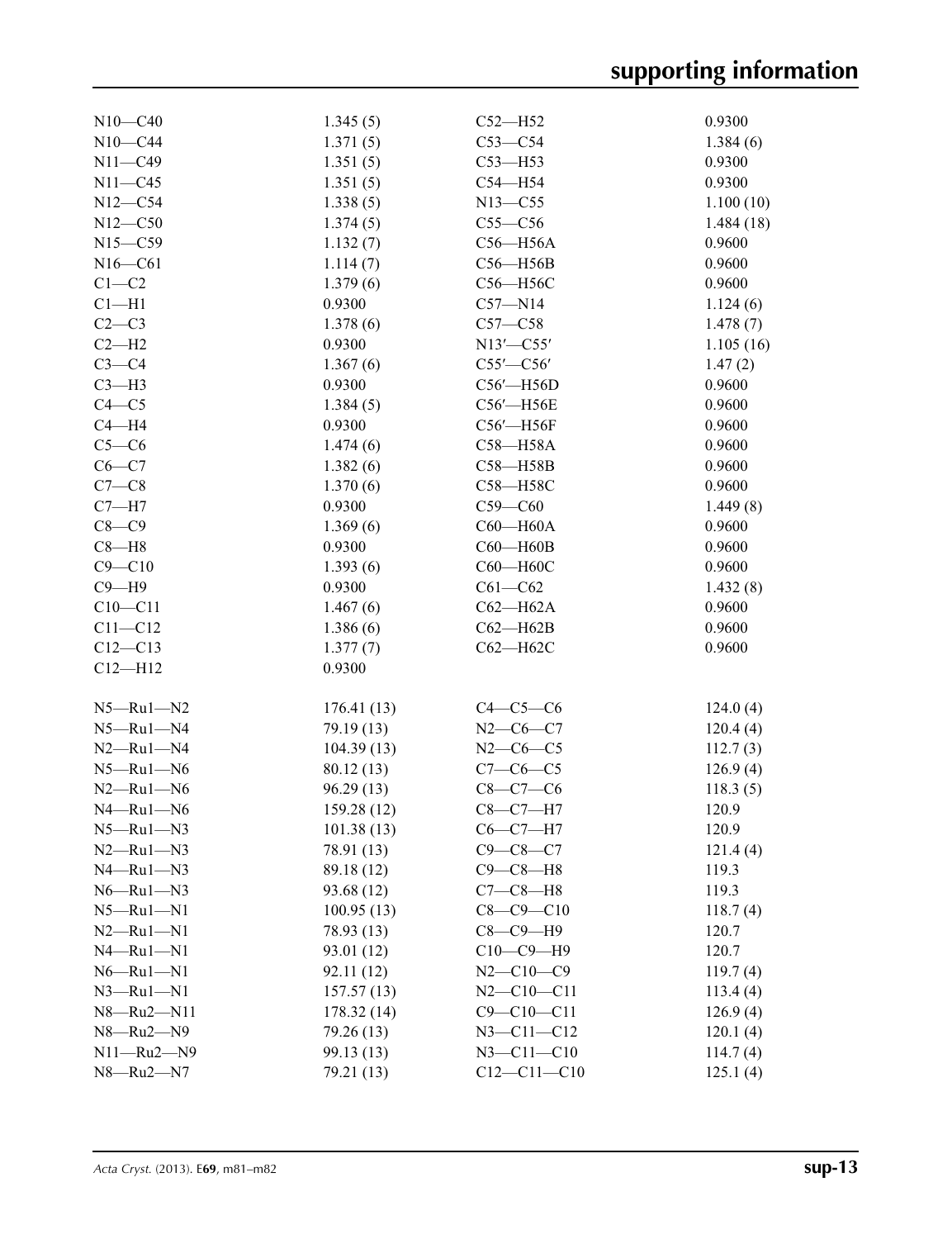| $N11 - Ru2 - N7$      | 102.40(13) | $C13 - C12 - C11$ | 120.0(5) |
|-----------------------|------------|-------------------|----------|
| $N9 - Ru2 - N7$       | 158.45(13) | $C13 - C12 - H12$ | 120.0    |
| $N8 - Ru2 - N10$      | 100.63(13) | $C11 - C12 - H12$ | 120.0    |
| $N11 - Ru2 - N10$     | 78.89 (14) | $C12-C13-C14$     | 119.7(4) |
| $N9 - Ru2 - N10$      | 90.55(13)  | $C12-C13-H13$     | 120.1    |
| $N7 - Ru2 - N10$      | 92.59(12)  | $C14 - C13 - H13$ | 120.1    |
| $N8 - Ru2 - N12$      | 101.72(13) | $C15-C14-C13$     | 118.0(5) |
| $N11 - Ru2 - N12$     | 78.74 (14) | $C15 - C14 - H14$ | 121.0    |
| N9-Ru2-N12            | 92.80(13)  | $C13 - C14 - H14$ | 121.0    |
| $N7 - Ru2 - N12$      | 92.36(13)  | $N3 - C15 - C14$  | 123.5(4) |
| $N10 - Ru2 - N12$     | 157.63(13) | $N3 - C15 - H15$  | 118.3    |
| $F3-P1-F6$            | 179.39(15) | $C14 - C15 - H15$ | 118.3    |
| $F3-P1-F4$            | 90.49(14)  | $N4 - C16 - C17$  | 122.5(4) |
| $F6-P1-F4$            | 89.79 (14) | $N4 - C16 - H16$  | 118.8    |
| $F3 - P1 - F1$        | 90.57(13)  | $C17 - C16 - H16$ | 118.8    |
| $F6 - P1 - F1$        | 89.14 (13) | $C18 - C17 - C16$ | 119.5(4) |
| $F4 - P1 - F1$        | 178.79(15) | $C18 - C17 - H17$ | 120.2    |
| $F3 - P1 - F2$        | 90.07(13)  | $C16 - C17 - H17$ | 120.2    |
| $F6-P1-F2$            | 90.47(13)  | $C17 - C18 - C19$ | 118.8(4) |
| $F4 - P1 - F2$        | 90.58(14)  | $C17 - C18 - H18$ | 120.6    |
| $F1-P1-F2$            | 90.00(13)  | $C19 - C18 - H18$ | 120.6    |
| $F3 - P1 - F5$        | 89.60 (13) | $C20-C19-C18$     | 120.1(4) |
| $F6 - P1 - F5$        | 89.85 (13) | $C20-C19-H19$     | 120.0    |
| $F4 - P1 - F5$        | 89.98 (14) | $C18 - C19 - H19$ | 120.0    |
| $F1-P1-F5$            | 89.45 (13) | $N4 - C20 - C19$  | 120.7(4) |
| $F2 - P1 - F5$        | 179.36(16) | $N4 - C20 - C21$  | 113.8(3) |
| $F7 - P2 - F12$       | 93.0(5)    | $C19 - C20 - C21$ | 125.0(4) |
| $F7 - P2 - F10'$      | 129.4(7)   | $N5 - C21 - C33$  | 116.9(3) |
| $F7 - P2 - F9'$       | 139.3(7)   | $N5 - C21 - C20$  | 112.4(3) |
| $F12-P2-F9'$          | 127.3(7)   | $C33-C21-C20$     | 130.6(4) |
| $F10'$ -P2-F9'        | 90.0(7)    | $N5 - C22 - C34$  | 117.1(4) |
| $F10'$ -P2- $F12'$    | 90.3(8)    | $N5 - C22 - C23$  | 112.6(3) |
| $F9'$ - $P2$ - $F12'$ | 168.2(8)   | $C34 - C22 - C23$ | 130.3(4) |
| $F7 - P2 - F9$        | 90.7(4)    | $N6 - C23 - C24$  | 121.3(4) |
| $F12-P2-F9$           | 171.6(4)   | N6-C23-C22        | 114.4(3) |
| $F10'$ -P2-F9         | 139.9(7)   | $C24 - C23 - C22$ | 124.0(4) |
| $F12'$ -P2-F9         | 129.7(8)   | $C25-C24-C23$     | 119.0(4) |
| $F7 - P2 - F11$       | 87.6(3)    | $C25 - C24 - H24$ | 120.5    |
| $F12-P2-F11$          | 87.2(3)    | C23-C24-H24       | 120.5    |
| $F10'$ -P2- $F11$     | 96.9(5)    | $C26-C25-C24$     | 119.7(4) |
| $F9'$ - $P2$ - $F11$  | 98.7(6)    | $C26-C25-H25$     | 120.2    |
| $F12'$ -P2-F11        | 93.0(4)    | $C24 - C25 - H25$ | 120.2    |
| $F9 - P2 - F11$       | 85.5(2)    | $C25-C26-C27$     | 118.8(4) |
| $F7 - P2 - F8$        | 92.4(3)    | $C25-C26-H26$     | 120.6    |
| $F12 - P2 - F8$       | 94.0(3)    | $C27-C26-H26$     | 120.6    |
| $F10'$ -P2-F8         | 84.1(5)    | N6-C27-C26        | 122.7(4) |
| $F9'$ -P2- $F8$       | 80.5(6)    | N6-C27-H27        | 118.7    |
| $F12'$ -P2-F8         | 87.8(4)    | C26-C27-H27       | 118.7    |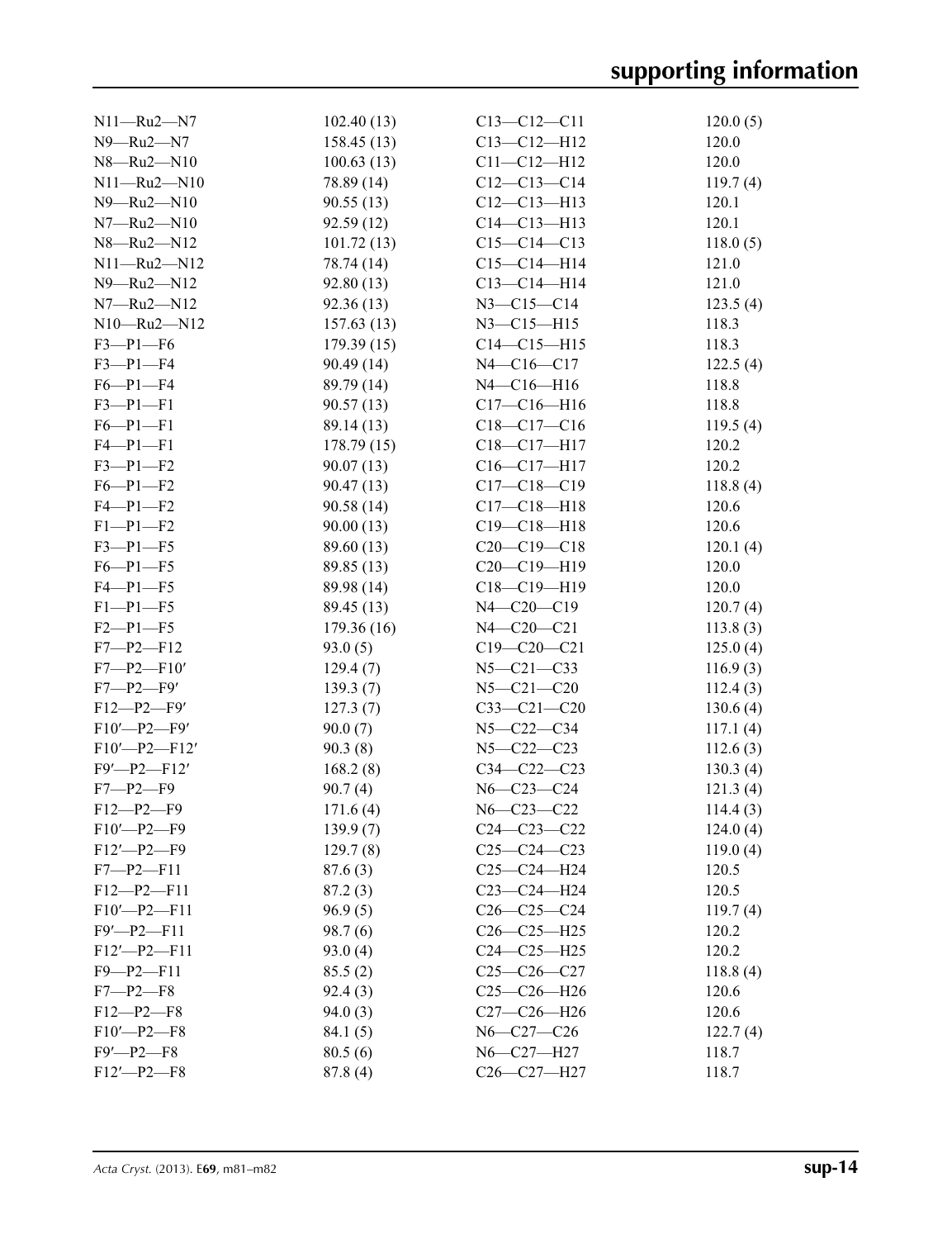| $F9 - P2 - F8$          | 93.3(2)     | $N7 - C28 - C29$  | 122.7(4) |
|-------------------------|-------------|-------------------|----------|
| $F11 - P2 - F8$         | 178.79 (18) | N7—C28—H28        | 118.6    |
| $F12-P2-F7'$            | 145.0(7)    | C29-C28-H28       | 118.6    |
| $F10'$ -P2-F7'          | 168.2(6)    | $C30-C29-C28$     | 119.2(4) |
| $F9'$ -P2- $F7'$        | 87.0(7)     | C30-C29-H29       | 120.4    |
| $F12'$ -P2-F7'          | 90.4(8)     | C28-C29-H29       | 120.4    |
| $F11-P2-F7'$            | 94.9(4)     | $C29 - C30 - C31$ | 118.8(4) |
| $F8 - P2 - F7'$         | 84.2 (4)    | C29-C30-H30       | 120.6    |
| $F7 - P2 - F10$         | 172.8(4)    | $C31 - C30 - H30$ | 120.6    |
| $F12-P2-F10$            | 88.6(5)     | $C32 - C31 - C30$ | 120.2(4) |
| $F12'$ - $P2$ - $F10$   |             | C32-C31-H31       | 119.9    |
|                         | 143.2(8)    |                   |          |
| $F9 - P2 - F10$         | 86.9(4)     | $C30-C31-H31$     | 119.9    |
| $F11-P2-F10$            | 85.6(3)     | $C31 - C32 - N7$  | 120.4(4) |
| $F8 - P2 - F10$         | 94.4(3)     | $C31 - C32 - C33$ | 125.3(4) |
| $F7'$ -P2-F10           | 126.4(7)    | N7-C32-C33        | 113.8(3) |
| $F14 - P3 - F18$        | 92.9(2)     | $N8 - C33 - C21$  | 117.1(3) |
| $F14-P3-F16$            | 89.06 (19)  | N8-C33-C32        | 112.9(3) |
| $F18 - P3 - F16$        | 89.84 (19)  | $C21 - C33 - C32$ | 130.0(4) |
| $F14-P3-F13$            | 90.81 (18)  | N8-C34-C22        | 117.3(4) |
| $F18 - P3 - F13$        | 91.75(18)   | N8-C34-C35        | 112.8(3) |
| $F16 - P3 - F13$        | 178.40 (19) | $C22-C34-C35$     | 129.8(4) |
| $F14-P3-F17$            | 176.7(2)    | $C36 - C35 - N9$  | 120.9(4) |
| F18-P3-F17              | 90.30 (19)  | $C36-C35-C34$     | 125.1(4) |
| $F16 - P3 - F17$        | 89.95 (17)  | $N9 - C35 - C34$  | 113.8(3) |
| F13-P3-F17              |             |                   |          |
|                         | 90.09(16)   | $C35-C36-C37$     | 120.1(4) |
| $F14 - P3 - F15$        | 90.3(2)     | C35-C36-H36       | 120.0    |
| $F18 - P3 - F15$        | 176.8(2)    | C37-C36-H36       | 120.0    |
| $F16 - P3 - F15$        | 89.83 (17)  | $C36-C37-C38$     | 119.3(4) |
| $F13-P3-F15$            | 88.58 (16)  | C36-C37-H37       | 120.4    |
| $F17 - P3 - F15$        | 86.48 (18)  | C38-C37-H37       | 120.4    |
| $F23 - P4 - F20$        | 178.1(8)    | C39-C38-C37       | 118.5(4) |
| $F23-P4-F19$            | 88.6 (7)    | C39-C38-H38       | 120.8    |
| F20-P4-F19              | 92.7(6)     | C37-C38-H38       | 120.8    |
| $F23 - P4 - F24$        | 90.0(7)     | N9-C39-C38        | 122.9(4) |
| F20-P4-F24              | 91.3(7)     | N9-C39-H39        | 118.5    |
| $F19 - P4 - F24$        | 91.5(7)     | C38-C39-H39       | 118.5    |
| $F23 - P4 - F22$        | 90.0(6)     | $N10-C40-C41$     | 122.3(4) |
| $F20 - P4 - F22$        | 88.6 (6)    | $N10-C40-H40$     | 118.9    |
| $F19 - P4 - F22$        | 177.3(8)    | $C41 - C40 - H40$ | 118.9    |
|                         |             |                   |          |
| $F24 - P4 - F22$        | 90.8(7)     | $C42 - C41 - C40$ | 118.9(4) |
| $F23 - P4 - F21$        | 91.6(8)     | $C42 - C41 - H41$ | 120.6    |
| $F20-P4-F21$            | 87.1(6)     | C40-C41-H41       | 120.6    |
| F19-P4-F21              | 89.0(8)     | $C41 - C42 - C43$ | 119.8(4) |
| $F24 - P4 - F21$        | 178.3(9)    | $C41 - C42 - H42$ | 120.1    |
| $F22 - P4 - F21$        | 88.7(8)     | $C43 - C42 - H42$ | 120.1    |
| $F24'$ - $P4'$ - $F21'$ | 177.5(11)   | $C42 - C43 - C44$ | 119.8(4) |
| F24'-P4'-F23'           | 89.7(9)     | $C42 - C43 - H43$ | 120.1    |
| F21'-P4'-F23'           | 88.2 (10)   | C44-C43-H43       | 120.1    |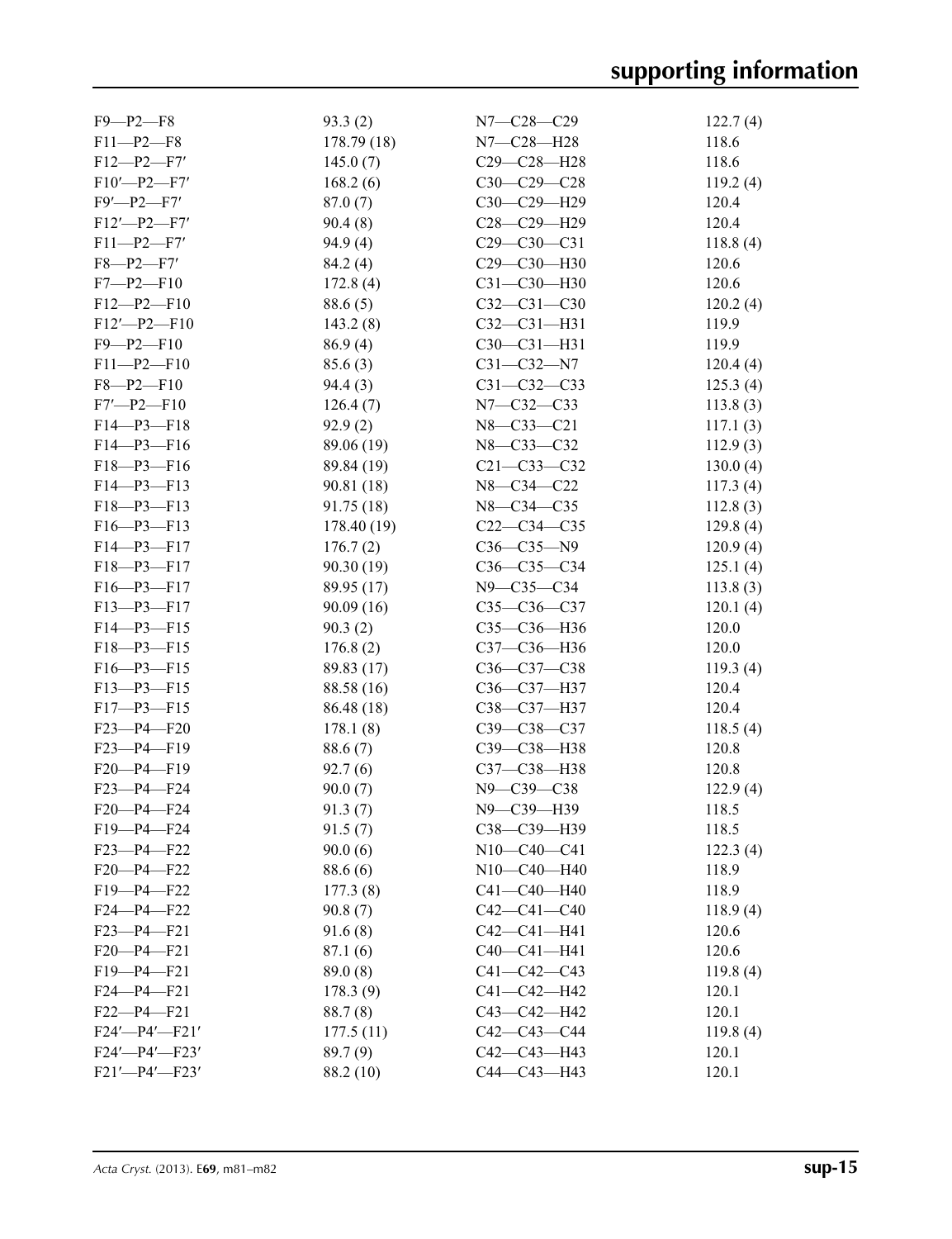| 89.9 (9)<br>N10-C44-C43<br>$F24'$ — $P4'$ — $F19'$<br>88.7(9)<br>N10-C44-C45<br>$F21'$ - $P4'$ - $F19'$<br>89.8 (8)<br>F23'-P4'-F19'<br>$C43 - C44 - C45$<br>$F24'$ - $P4'$ - $F22'$<br>88.7(8)<br>N11-C45-C46<br>92.7(9)<br>N11-C45-C44<br>$F21'$ - $P4'$ - $F22'$<br>91.0(8)<br>$F23'$ - $P4'$ - $F22'$<br>$C46-C45-C44$<br>$C47 - C46 - C45$<br>$F19'$ - $P4'$ - $F22'$<br>178.4(11)<br>$F24'$ - $P4'$ - $F20'$<br>90.9(9)<br>C47-C46-H46<br>120.4<br>91.1(9)<br>120.4<br>$F21'$ - $P4'$ - $F20'$<br>C45-C46-H46<br>179.1(11)<br>F23'-P4'-F20'<br>$C46 - C47 - C48$<br>$F19'$ - $P4'$ - $F20'$<br>89.6(8)<br>C46-C47-H47<br>119.7<br>89.7(7)<br>C48-C47-H47<br>119.7<br>$F22'$ -P4'-F20'<br>C47-C48-C49<br>$C1-M1-C5$<br>117.9(4)<br>$Cl-M1-Ru1$<br>C47-C48-H48<br>120.4<br>128.1(3)<br>$C5 - N1 - Ru1$<br>113.9(3)<br>C49-C48-H48<br>120.4<br>121.5(4)<br>$C10 - N2 - C6$<br>$N11 - C49 - C48$<br>119.5(4)<br>N11-C49-C50<br>$C10 - N2 - Ru1$<br>119.0(3)<br>113.0(3)<br>$C6 - N2 - Ru1$<br>119.2(3)<br>$C48 - C49 - C50$<br>127.4(4)<br>$N12 - C50 - C51$<br>$C15 - N3 - C11$<br>118.7(4)<br>120.4(4)<br>$C15 - N3 - Ru1$<br>N12-C50-C49<br>127.5(3)<br>114.9(4)<br>$C11 - N3 - Ru1$<br>113.8(3)<br>$C51 - C50 - C49$<br>124.7(4)<br>$C16 - N4 - C20$<br>118.4(3)<br>$C52-C51-C50$<br>120.2(4)<br>$C52 - C51 - H51$<br>119.9<br>$C16 - N4 - Ru1$<br>126.4(3)<br>$C20 - N4 - Ru1$<br>$C50-C51-H51$<br>119.9<br>114.7(2)<br>$C22 - N5 - C21$<br>123.1(3)<br>$C51 - C52 - C53$<br>$C22 - N5 - Ru1$<br>$C51 - C52 - H52$<br>120.3<br>118.0(3)<br>$C21 - N5 - Ru1$<br>$C53 - C52 - H52$<br>120.3<br>118.9(3)<br>$C27 - N6 - C23$<br>118.3(3)<br>$C52 - C53 - C54$<br>$C27 - N6 - Ru1$<br>$C52-C53-H53$<br>120.7<br>127.7(3)<br>$C23 - N6 - Ru1$<br>C54-C53-H53<br>120.7<br>113.5(3)<br>N12-C54-C53<br>$C28 - N7 - C32$<br>118.2(3)<br>N12-C54-H54<br>118.7<br>$C28 - N7 - Ru2$<br>127.0(3)<br>$C32 - N7 - Ru2$<br>$C53-C54-H54$<br>118.7<br>114.6(2)<br>$C34 - N8 - C33$<br>123.2(3)<br>N13-C55-C56<br>$C34 - N8 - Ru2$<br>118.4(3)<br>N14-C57-C58<br>$C33$ — $N8$ — $Ru2$<br>118.4(3)<br>$N13'$ - $C55'$ - $C56'$<br>C39-N9-C35<br>109.5<br>118.0(3)<br>C55'-C56'-H56D<br>C39-N9-Ru2<br>C55'-C56'-H56E<br>127.3(3)<br>109.5<br>$C35 - N9 - Ru2$<br>109.5<br>114.4(3)<br>H56D-C56'-H56E<br>$C40 - N10 - C44$<br>109.5<br>119.0(4)<br>$C55'$ — $C56'$ —H56F<br>C40-N10-Ru2<br>126.8(3)<br>H56D-C56'-H56F<br>109.5<br>C44-N10-Ru2<br>109.5<br>114.2(3)<br>H56E-C56'-H56F<br>$C49 - N11 - C45$<br>122.2(4)<br>C57-C58-H58A<br>109.5<br>C49-N11-Ru2<br>C57-C58-H58B<br>119.1(3)<br>109.5<br>C45-N11-Ru2<br>109.5<br>118.7(3)<br>H58A-C58-H58B<br>$C54 - N12 - C50$<br>109.5<br>118.6(4)<br>C57-C58-H58C<br>109.5<br>$C54 - N12 - Ru2$<br>127.2(3)<br>H58A-C58-H58C |             |          |               |           |
|----------------------------------------------------------------------------------------------------------------------------------------------------------------------------------------------------------------------------------------------------------------------------------------------------------------------------------------------------------------------------------------------------------------------------------------------------------------------------------------------------------------------------------------------------------------------------------------------------------------------------------------------------------------------------------------------------------------------------------------------------------------------------------------------------------------------------------------------------------------------------------------------------------------------------------------------------------------------------------------------------------------------------------------------------------------------------------------------------------------------------------------------------------------------------------------------------------------------------------------------------------------------------------------------------------------------------------------------------------------------------------------------------------------------------------------------------------------------------------------------------------------------------------------------------------------------------------------------------------------------------------------------------------------------------------------------------------------------------------------------------------------------------------------------------------------------------------------------------------------------------------------------------------------------------------------------------------------------------------------------------------------------------------------------------------------------------------------------------------------------------------------------------------------------------------------------------------------------------------------------------------------------------------------------------------------------------------------------------------------------------------------------------------------------------------------------------------------------------------------------------------------------------------------------------------------------------------------------------------------------------------------------------------------------------------------------------------------------------------------------------------------|-------------|----------|---------------|-----------|
|                                                                                                                                                                                                                                                                                                                                                                                                                                                                                                                                                                                                                                                                                                                                                                                                                                                                                                                                                                                                                                                                                                                                                                                                                                                                                                                                                                                                                                                                                                                                                                                                                                                                                                                                                                                                                                                                                                                                                                                                                                                                                                                                                                                                                                                                                                                                                                                                                                                                                                                                                                                                                                                                                                                                                                |             |          |               | 120.2(4)  |
|                                                                                                                                                                                                                                                                                                                                                                                                                                                                                                                                                                                                                                                                                                                                                                                                                                                                                                                                                                                                                                                                                                                                                                                                                                                                                                                                                                                                                                                                                                                                                                                                                                                                                                                                                                                                                                                                                                                                                                                                                                                                                                                                                                                                                                                                                                                                                                                                                                                                                                                                                                                                                                                                                                                                                                |             |          |               | 115.0(4)  |
|                                                                                                                                                                                                                                                                                                                                                                                                                                                                                                                                                                                                                                                                                                                                                                                                                                                                                                                                                                                                                                                                                                                                                                                                                                                                                                                                                                                                                                                                                                                                                                                                                                                                                                                                                                                                                                                                                                                                                                                                                                                                                                                                                                                                                                                                                                                                                                                                                                                                                                                                                                                                                                                                                                                                                                |             |          |               | 124.8(4)  |
|                                                                                                                                                                                                                                                                                                                                                                                                                                                                                                                                                                                                                                                                                                                                                                                                                                                                                                                                                                                                                                                                                                                                                                                                                                                                                                                                                                                                                                                                                                                                                                                                                                                                                                                                                                                                                                                                                                                                                                                                                                                                                                                                                                                                                                                                                                                                                                                                                                                                                                                                                                                                                                                                                                                                                                |             |          |               | 119.4(4)  |
|                                                                                                                                                                                                                                                                                                                                                                                                                                                                                                                                                                                                                                                                                                                                                                                                                                                                                                                                                                                                                                                                                                                                                                                                                                                                                                                                                                                                                                                                                                                                                                                                                                                                                                                                                                                                                                                                                                                                                                                                                                                                                                                                                                                                                                                                                                                                                                                                                                                                                                                                                                                                                                                                                                                                                                |             |          |               | 113.3(4)  |
|                                                                                                                                                                                                                                                                                                                                                                                                                                                                                                                                                                                                                                                                                                                                                                                                                                                                                                                                                                                                                                                                                                                                                                                                                                                                                                                                                                                                                                                                                                                                                                                                                                                                                                                                                                                                                                                                                                                                                                                                                                                                                                                                                                                                                                                                                                                                                                                                                                                                                                                                                                                                                                                                                                                                                                |             |          |               | 127.3(4)  |
|                                                                                                                                                                                                                                                                                                                                                                                                                                                                                                                                                                                                                                                                                                                                                                                                                                                                                                                                                                                                                                                                                                                                                                                                                                                                                                                                                                                                                                                                                                                                                                                                                                                                                                                                                                                                                                                                                                                                                                                                                                                                                                                                                                                                                                                                                                                                                                                                                                                                                                                                                                                                                                                                                                                                                                |             |          |               | 119.2(4)  |
|                                                                                                                                                                                                                                                                                                                                                                                                                                                                                                                                                                                                                                                                                                                                                                                                                                                                                                                                                                                                                                                                                                                                                                                                                                                                                                                                                                                                                                                                                                                                                                                                                                                                                                                                                                                                                                                                                                                                                                                                                                                                                                                                                                                                                                                                                                                                                                                                                                                                                                                                                                                                                                                                                                                                                                |             |          |               |           |
|                                                                                                                                                                                                                                                                                                                                                                                                                                                                                                                                                                                                                                                                                                                                                                                                                                                                                                                                                                                                                                                                                                                                                                                                                                                                                                                                                                                                                                                                                                                                                                                                                                                                                                                                                                                                                                                                                                                                                                                                                                                                                                                                                                                                                                                                                                                                                                                                                                                                                                                                                                                                                                                                                                                                                                |             |          |               |           |
|                                                                                                                                                                                                                                                                                                                                                                                                                                                                                                                                                                                                                                                                                                                                                                                                                                                                                                                                                                                                                                                                                                                                                                                                                                                                                                                                                                                                                                                                                                                                                                                                                                                                                                                                                                                                                                                                                                                                                                                                                                                                                                                                                                                                                                                                                                                                                                                                                                                                                                                                                                                                                                                                                                                                                                |             |          |               | 120.6(4)  |
|                                                                                                                                                                                                                                                                                                                                                                                                                                                                                                                                                                                                                                                                                                                                                                                                                                                                                                                                                                                                                                                                                                                                                                                                                                                                                                                                                                                                                                                                                                                                                                                                                                                                                                                                                                                                                                                                                                                                                                                                                                                                                                                                                                                                                                                                                                                                                                                                                                                                                                                                                                                                                                                                                                                                                                |             |          |               |           |
|                                                                                                                                                                                                                                                                                                                                                                                                                                                                                                                                                                                                                                                                                                                                                                                                                                                                                                                                                                                                                                                                                                                                                                                                                                                                                                                                                                                                                                                                                                                                                                                                                                                                                                                                                                                                                                                                                                                                                                                                                                                                                                                                                                                                                                                                                                                                                                                                                                                                                                                                                                                                                                                                                                                                                                |             |          |               |           |
|                                                                                                                                                                                                                                                                                                                                                                                                                                                                                                                                                                                                                                                                                                                                                                                                                                                                                                                                                                                                                                                                                                                                                                                                                                                                                                                                                                                                                                                                                                                                                                                                                                                                                                                                                                                                                                                                                                                                                                                                                                                                                                                                                                                                                                                                                                                                                                                                                                                                                                                                                                                                                                                                                                                                                                |             |          |               | 119.1(4)  |
|                                                                                                                                                                                                                                                                                                                                                                                                                                                                                                                                                                                                                                                                                                                                                                                                                                                                                                                                                                                                                                                                                                                                                                                                                                                                                                                                                                                                                                                                                                                                                                                                                                                                                                                                                                                                                                                                                                                                                                                                                                                                                                                                                                                                                                                                                                                                                                                                                                                                                                                                                                                                                                                                                                                                                                |             |          |               |           |
|                                                                                                                                                                                                                                                                                                                                                                                                                                                                                                                                                                                                                                                                                                                                                                                                                                                                                                                                                                                                                                                                                                                                                                                                                                                                                                                                                                                                                                                                                                                                                                                                                                                                                                                                                                                                                                                                                                                                                                                                                                                                                                                                                                                                                                                                                                                                                                                                                                                                                                                                                                                                                                                                                                                                                                |             |          |               |           |
|                                                                                                                                                                                                                                                                                                                                                                                                                                                                                                                                                                                                                                                                                                                                                                                                                                                                                                                                                                                                                                                                                                                                                                                                                                                                                                                                                                                                                                                                                                                                                                                                                                                                                                                                                                                                                                                                                                                                                                                                                                                                                                                                                                                                                                                                                                                                                                                                                                                                                                                                                                                                                                                                                                                                                                |             |          |               |           |
|                                                                                                                                                                                                                                                                                                                                                                                                                                                                                                                                                                                                                                                                                                                                                                                                                                                                                                                                                                                                                                                                                                                                                                                                                                                                                                                                                                                                                                                                                                                                                                                                                                                                                                                                                                                                                                                                                                                                                                                                                                                                                                                                                                                                                                                                                                                                                                                                                                                                                                                                                                                                                                                                                                                                                                |             |          |               |           |
|                                                                                                                                                                                                                                                                                                                                                                                                                                                                                                                                                                                                                                                                                                                                                                                                                                                                                                                                                                                                                                                                                                                                                                                                                                                                                                                                                                                                                                                                                                                                                                                                                                                                                                                                                                                                                                                                                                                                                                                                                                                                                                                                                                                                                                                                                                                                                                                                                                                                                                                                                                                                                                                                                                                                                                |             |          |               |           |
|                                                                                                                                                                                                                                                                                                                                                                                                                                                                                                                                                                                                                                                                                                                                                                                                                                                                                                                                                                                                                                                                                                                                                                                                                                                                                                                                                                                                                                                                                                                                                                                                                                                                                                                                                                                                                                                                                                                                                                                                                                                                                                                                                                                                                                                                                                                                                                                                                                                                                                                                                                                                                                                                                                                                                                |             |          |               |           |
|                                                                                                                                                                                                                                                                                                                                                                                                                                                                                                                                                                                                                                                                                                                                                                                                                                                                                                                                                                                                                                                                                                                                                                                                                                                                                                                                                                                                                                                                                                                                                                                                                                                                                                                                                                                                                                                                                                                                                                                                                                                                                                                                                                                                                                                                                                                                                                                                                                                                                                                                                                                                                                                                                                                                                                |             |          |               |           |
|                                                                                                                                                                                                                                                                                                                                                                                                                                                                                                                                                                                                                                                                                                                                                                                                                                                                                                                                                                                                                                                                                                                                                                                                                                                                                                                                                                                                                                                                                                                                                                                                                                                                                                                                                                                                                                                                                                                                                                                                                                                                                                                                                                                                                                                                                                                                                                                                                                                                                                                                                                                                                                                                                                                                                                |             |          |               |           |
|                                                                                                                                                                                                                                                                                                                                                                                                                                                                                                                                                                                                                                                                                                                                                                                                                                                                                                                                                                                                                                                                                                                                                                                                                                                                                                                                                                                                                                                                                                                                                                                                                                                                                                                                                                                                                                                                                                                                                                                                                                                                                                                                                                                                                                                                                                                                                                                                                                                                                                                                                                                                                                                                                                                                                                |             |          |               |           |
|                                                                                                                                                                                                                                                                                                                                                                                                                                                                                                                                                                                                                                                                                                                                                                                                                                                                                                                                                                                                                                                                                                                                                                                                                                                                                                                                                                                                                                                                                                                                                                                                                                                                                                                                                                                                                                                                                                                                                                                                                                                                                                                                                                                                                                                                                                                                                                                                                                                                                                                                                                                                                                                                                                                                                                |             |          |               |           |
|                                                                                                                                                                                                                                                                                                                                                                                                                                                                                                                                                                                                                                                                                                                                                                                                                                                                                                                                                                                                                                                                                                                                                                                                                                                                                                                                                                                                                                                                                                                                                                                                                                                                                                                                                                                                                                                                                                                                                                                                                                                                                                                                                                                                                                                                                                                                                                                                                                                                                                                                                                                                                                                                                                                                                                |             |          |               |           |
|                                                                                                                                                                                                                                                                                                                                                                                                                                                                                                                                                                                                                                                                                                                                                                                                                                                                                                                                                                                                                                                                                                                                                                                                                                                                                                                                                                                                                                                                                                                                                                                                                                                                                                                                                                                                                                                                                                                                                                                                                                                                                                                                                                                                                                                                                                                                                                                                                                                                                                                                                                                                                                                                                                                                                                |             |          |               |           |
|                                                                                                                                                                                                                                                                                                                                                                                                                                                                                                                                                                                                                                                                                                                                                                                                                                                                                                                                                                                                                                                                                                                                                                                                                                                                                                                                                                                                                                                                                                                                                                                                                                                                                                                                                                                                                                                                                                                                                                                                                                                                                                                                                                                                                                                                                                                                                                                                                                                                                                                                                                                                                                                                                                                                                                |             |          |               | 119.5(5)  |
|                                                                                                                                                                                                                                                                                                                                                                                                                                                                                                                                                                                                                                                                                                                                                                                                                                                                                                                                                                                                                                                                                                                                                                                                                                                                                                                                                                                                                                                                                                                                                                                                                                                                                                                                                                                                                                                                                                                                                                                                                                                                                                                                                                                                                                                                                                                                                                                                                                                                                                                                                                                                                                                                                                                                                                |             |          |               |           |
|                                                                                                                                                                                                                                                                                                                                                                                                                                                                                                                                                                                                                                                                                                                                                                                                                                                                                                                                                                                                                                                                                                                                                                                                                                                                                                                                                                                                                                                                                                                                                                                                                                                                                                                                                                                                                                                                                                                                                                                                                                                                                                                                                                                                                                                                                                                                                                                                                                                                                                                                                                                                                                                                                                                                                                |             |          |               |           |
|                                                                                                                                                                                                                                                                                                                                                                                                                                                                                                                                                                                                                                                                                                                                                                                                                                                                                                                                                                                                                                                                                                                                                                                                                                                                                                                                                                                                                                                                                                                                                                                                                                                                                                                                                                                                                                                                                                                                                                                                                                                                                                                                                                                                                                                                                                                                                                                                                                                                                                                                                                                                                                                                                                                                                                |             |          |               | 118.7(5)  |
|                                                                                                                                                                                                                                                                                                                                                                                                                                                                                                                                                                                                                                                                                                                                                                                                                                                                                                                                                                                                                                                                                                                                                                                                                                                                                                                                                                                                                                                                                                                                                                                                                                                                                                                                                                                                                                                                                                                                                                                                                                                                                                                                                                                                                                                                                                                                                                                                                                                                                                                                                                                                                                                                                                                                                                |             |          |               |           |
|                                                                                                                                                                                                                                                                                                                                                                                                                                                                                                                                                                                                                                                                                                                                                                                                                                                                                                                                                                                                                                                                                                                                                                                                                                                                                                                                                                                                                                                                                                                                                                                                                                                                                                                                                                                                                                                                                                                                                                                                                                                                                                                                                                                                                                                                                                                                                                                                                                                                                                                                                                                                                                                                                                                                                                |             |          |               |           |
|                                                                                                                                                                                                                                                                                                                                                                                                                                                                                                                                                                                                                                                                                                                                                                                                                                                                                                                                                                                                                                                                                                                                                                                                                                                                                                                                                                                                                                                                                                                                                                                                                                                                                                                                                                                                                                                                                                                                                                                                                                                                                                                                                                                                                                                                                                                                                                                                                                                                                                                                                                                                                                                                                                                                                                |             |          |               | 122.5(4)  |
|                                                                                                                                                                                                                                                                                                                                                                                                                                                                                                                                                                                                                                                                                                                                                                                                                                                                                                                                                                                                                                                                                                                                                                                                                                                                                                                                                                                                                                                                                                                                                                                                                                                                                                                                                                                                                                                                                                                                                                                                                                                                                                                                                                                                                                                                                                                                                                                                                                                                                                                                                                                                                                                                                                                                                                |             |          |               |           |
|                                                                                                                                                                                                                                                                                                                                                                                                                                                                                                                                                                                                                                                                                                                                                                                                                                                                                                                                                                                                                                                                                                                                                                                                                                                                                                                                                                                                                                                                                                                                                                                                                                                                                                                                                                                                                                                                                                                                                                                                                                                                                                                                                                                                                                                                                                                                                                                                                                                                                                                                                                                                                                                                                                                                                                |             |          |               |           |
|                                                                                                                                                                                                                                                                                                                                                                                                                                                                                                                                                                                                                                                                                                                                                                                                                                                                                                                                                                                                                                                                                                                                                                                                                                                                                                                                                                                                                                                                                                                                                                                                                                                                                                                                                                                                                                                                                                                                                                                                                                                                                                                                                                                                                                                                                                                                                                                                                                                                                                                                                                                                                                                                                                                                                                |             |          |               | 170.6(17) |
|                                                                                                                                                                                                                                                                                                                                                                                                                                                                                                                                                                                                                                                                                                                                                                                                                                                                                                                                                                                                                                                                                                                                                                                                                                                                                                                                                                                                                                                                                                                                                                                                                                                                                                                                                                                                                                                                                                                                                                                                                                                                                                                                                                                                                                                                                                                                                                                                                                                                                                                                                                                                                                                                                                                                                                |             |          |               | 178.1(6)  |
|                                                                                                                                                                                                                                                                                                                                                                                                                                                                                                                                                                                                                                                                                                                                                                                                                                                                                                                                                                                                                                                                                                                                                                                                                                                                                                                                                                                                                                                                                                                                                                                                                                                                                                                                                                                                                                                                                                                                                                                                                                                                                                                                                                                                                                                                                                                                                                                                                                                                                                                                                                                                                                                                                                                                                                |             |          |               | 172(4)    |
|                                                                                                                                                                                                                                                                                                                                                                                                                                                                                                                                                                                                                                                                                                                                                                                                                                                                                                                                                                                                                                                                                                                                                                                                                                                                                                                                                                                                                                                                                                                                                                                                                                                                                                                                                                                                                                                                                                                                                                                                                                                                                                                                                                                                                                                                                                                                                                                                                                                                                                                                                                                                                                                                                                                                                                |             |          |               |           |
|                                                                                                                                                                                                                                                                                                                                                                                                                                                                                                                                                                                                                                                                                                                                                                                                                                                                                                                                                                                                                                                                                                                                                                                                                                                                                                                                                                                                                                                                                                                                                                                                                                                                                                                                                                                                                                                                                                                                                                                                                                                                                                                                                                                                                                                                                                                                                                                                                                                                                                                                                                                                                                                                                                                                                                |             |          |               |           |
|                                                                                                                                                                                                                                                                                                                                                                                                                                                                                                                                                                                                                                                                                                                                                                                                                                                                                                                                                                                                                                                                                                                                                                                                                                                                                                                                                                                                                                                                                                                                                                                                                                                                                                                                                                                                                                                                                                                                                                                                                                                                                                                                                                                                                                                                                                                                                                                                                                                                                                                                                                                                                                                                                                                                                                |             |          |               |           |
|                                                                                                                                                                                                                                                                                                                                                                                                                                                                                                                                                                                                                                                                                                                                                                                                                                                                                                                                                                                                                                                                                                                                                                                                                                                                                                                                                                                                                                                                                                                                                                                                                                                                                                                                                                                                                                                                                                                                                                                                                                                                                                                                                                                                                                                                                                                                                                                                                                                                                                                                                                                                                                                                                                                                                                |             |          |               |           |
|                                                                                                                                                                                                                                                                                                                                                                                                                                                                                                                                                                                                                                                                                                                                                                                                                                                                                                                                                                                                                                                                                                                                                                                                                                                                                                                                                                                                                                                                                                                                                                                                                                                                                                                                                                                                                                                                                                                                                                                                                                                                                                                                                                                                                                                                                                                                                                                                                                                                                                                                                                                                                                                                                                                                                                |             |          |               |           |
|                                                                                                                                                                                                                                                                                                                                                                                                                                                                                                                                                                                                                                                                                                                                                                                                                                                                                                                                                                                                                                                                                                                                                                                                                                                                                                                                                                                                                                                                                                                                                                                                                                                                                                                                                                                                                                                                                                                                                                                                                                                                                                                                                                                                                                                                                                                                                                                                                                                                                                                                                                                                                                                                                                                                                                |             |          |               |           |
|                                                                                                                                                                                                                                                                                                                                                                                                                                                                                                                                                                                                                                                                                                                                                                                                                                                                                                                                                                                                                                                                                                                                                                                                                                                                                                                                                                                                                                                                                                                                                                                                                                                                                                                                                                                                                                                                                                                                                                                                                                                                                                                                                                                                                                                                                                                                                                                                                                                                                                                                                                                                                                                                                                                                                                |             |          |               |           |
|                                                                                                                                                                                                                                                                                                                                                                                                                                                                                                                                                                                                                                                                                                                                                                                                                                                                                                                                                                                                                                                                                                                                                                                                                                                                                                                                                                                                                                                                                                                                                                                                                                                                                                                                                                                                                                                                                                                                                                                                                                                                                                                                                                                                                                                                                                                                                                                                                                                                                                                                                                                                                                                                                                                                                                |             |          |               |           |
|                                                                                                                                                                                                                                                                                                                                                                                                                                                                                                                                                                                                                                                                                                                                                                                                                                                                                                                                                                                                                                                                                                                                                                                                                                                                                                                                                                                                                                                                                                                                                                                                                                                                                                                                                                                                                                                                                                                                                                                                                                                                                                                                                                                                                                                                                                                                                                                                                                                                                                                                                                                                                                                                                                                                                                |             |          |               |           |
|                                                                                                                                                                                                                                                                                                                                                                                                                                                                                                                                                                                                                                                                                                                                                                                                                                                                                                                                                                                                                                                                                                                                                                                                                                                                                                                                                                                                                                                                                                                                                                                                                                                                                                                                                                                                                                                                                                                                                                                                                                                                                                                                                                                                                                                                                                                                                                                                                                                                                                                                                                                                                                                                                                                                                                |             |          |               |           |
|                                                                                                                                                                                                                                                                                                                                                                                                                                                                                                                                                                                                                                                                                                                                                                                                                                                                                                                                                                                                                                                                                                                                                                                                                                                                                                                                                                                                                                                                                                                                                                                                                                                                                                                                                                                                                                                                                                                                                                                                                                                                                                                                                                                                                                                                                                                                                                                                                                                                                                                                                                                                                                                                                                                                                                |             |          |               |           |
|                                                                                                                                                                                                                                                                                                                                                                                                                                                                                                                                                                                                                                                                                                                                                                                                                                                                                                                                                                                                                                                                                                                                                                                                                                                                                                                                                                                                                                                                                                                                                                                                                                                                                                                                                                                                                                                                                                                                                                                                                                                                                                                                                                                                                                                                                                                                                                                                                                                                                                                                                                                                                                                                                                                                                                | C50-N12-Ru2 | 114.1(3) | H58B-C58-H58C | 109.5     |